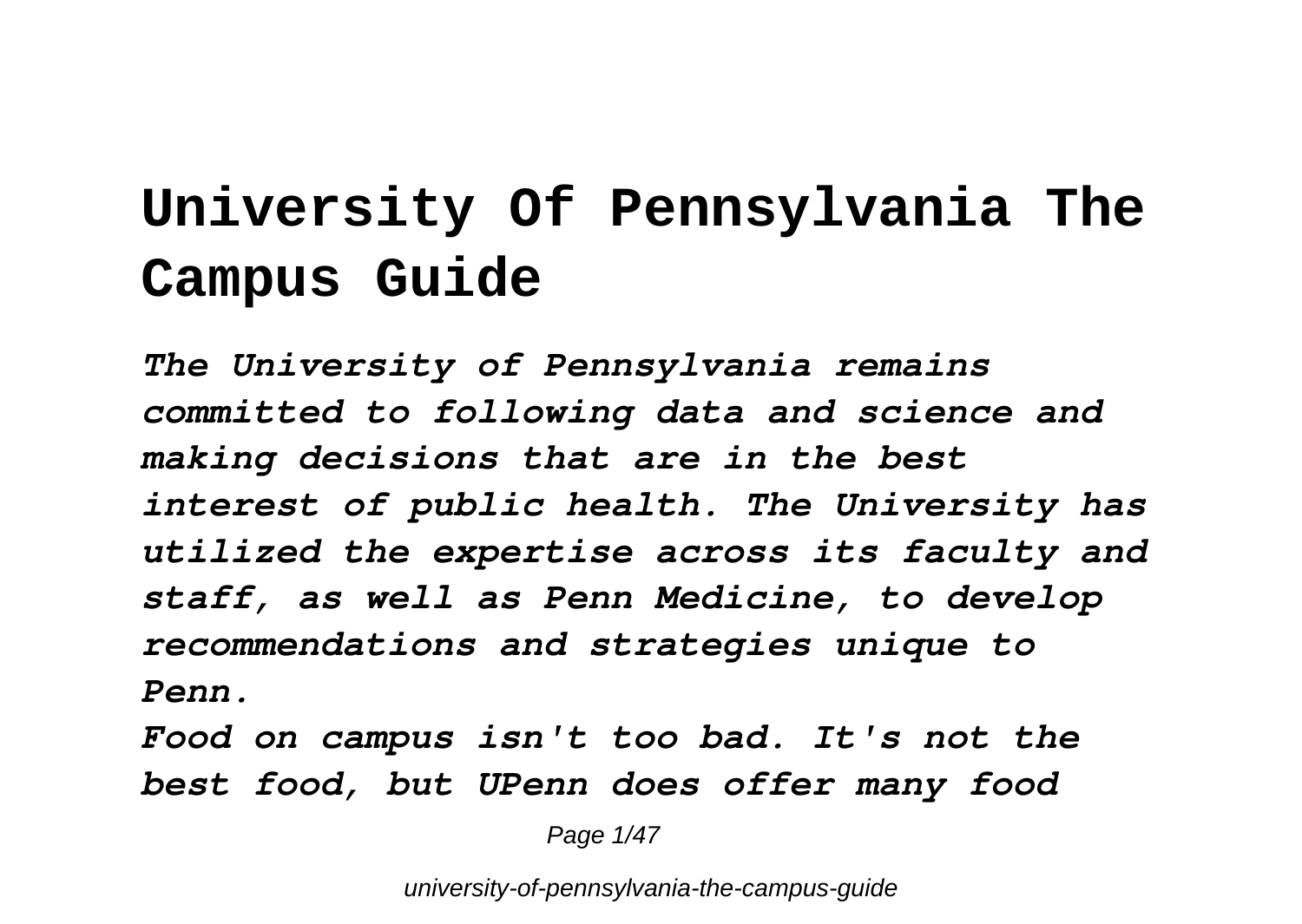*options, so if something doesn't quite fit your taste, there is always something else. Plus UPenn is located in the city, so there are plenty of off campus restaurant options. University of Pennsylvania installs 16-foot sculpture of ...*

*The present core campus covers over 299 acres (121 ha) in a contiguous area of West Philadelphia's University City section, whereas the older heart of the campus comprises the University of Pennsylvania Campus Historic District. All of Penn's schools and most of its research institutes are located on this campus.*

Page 2/47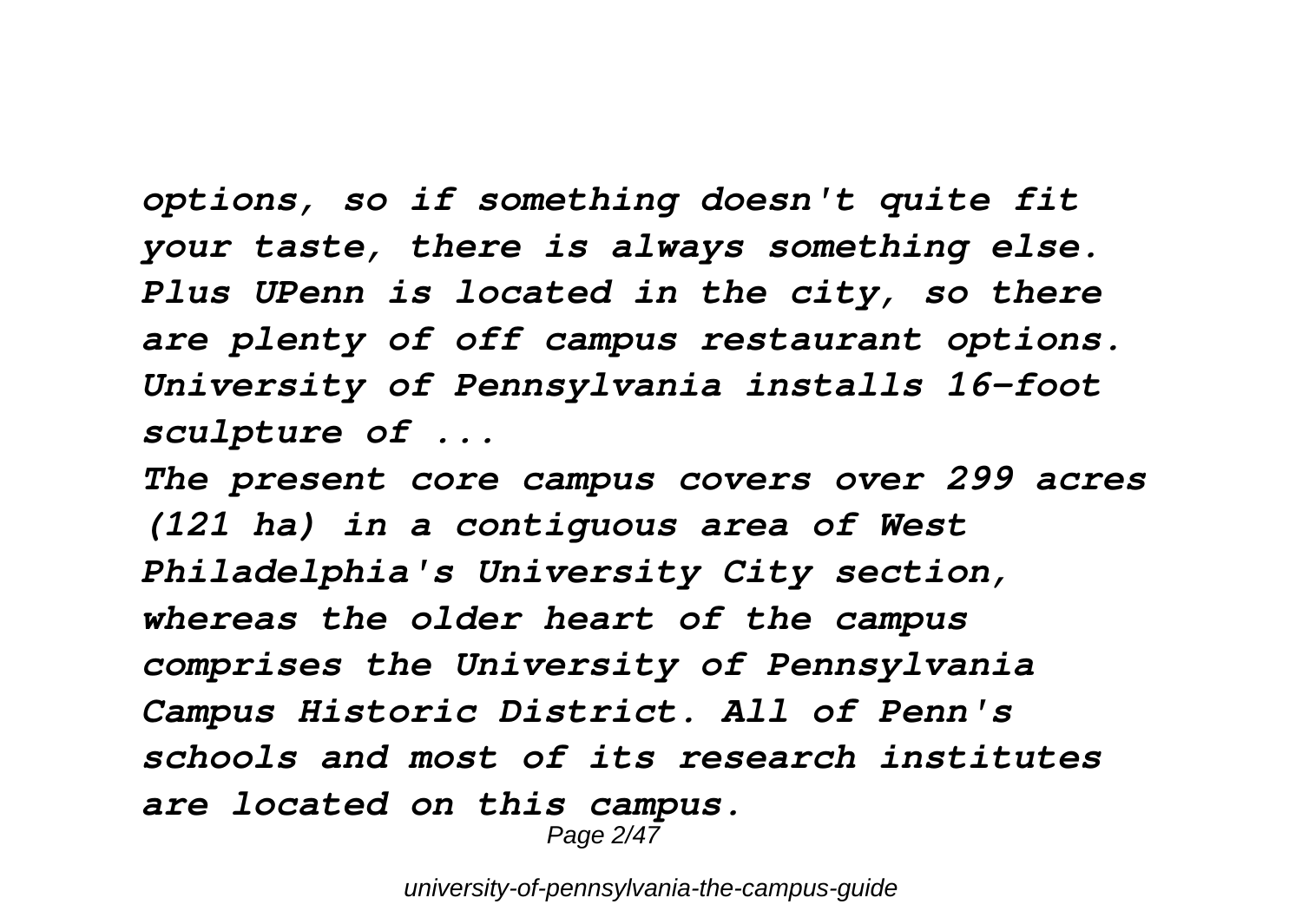*a day in the life at upenn // campus tour vlog 2020 Experience Penn UPenn Students Explain "Why Penn" (+Admissions Tips) University of Pennsylvania Campus Tour UPenn Dorm Tour || 2019 || Hill College House 73 Questions With A UPenn Student | A Track Student Athlete Day in my Life at College: UPENN Philadelphia: University of Pennsylvania*

*UPENN vs PRINCETON (College Tour and Comparison) - Which is better from an IVY LEAGUE GRADCampus Tour of the Wharton School in Philadelphia University of Pennsylvania Campus Tour College Experience - University* Page 3/47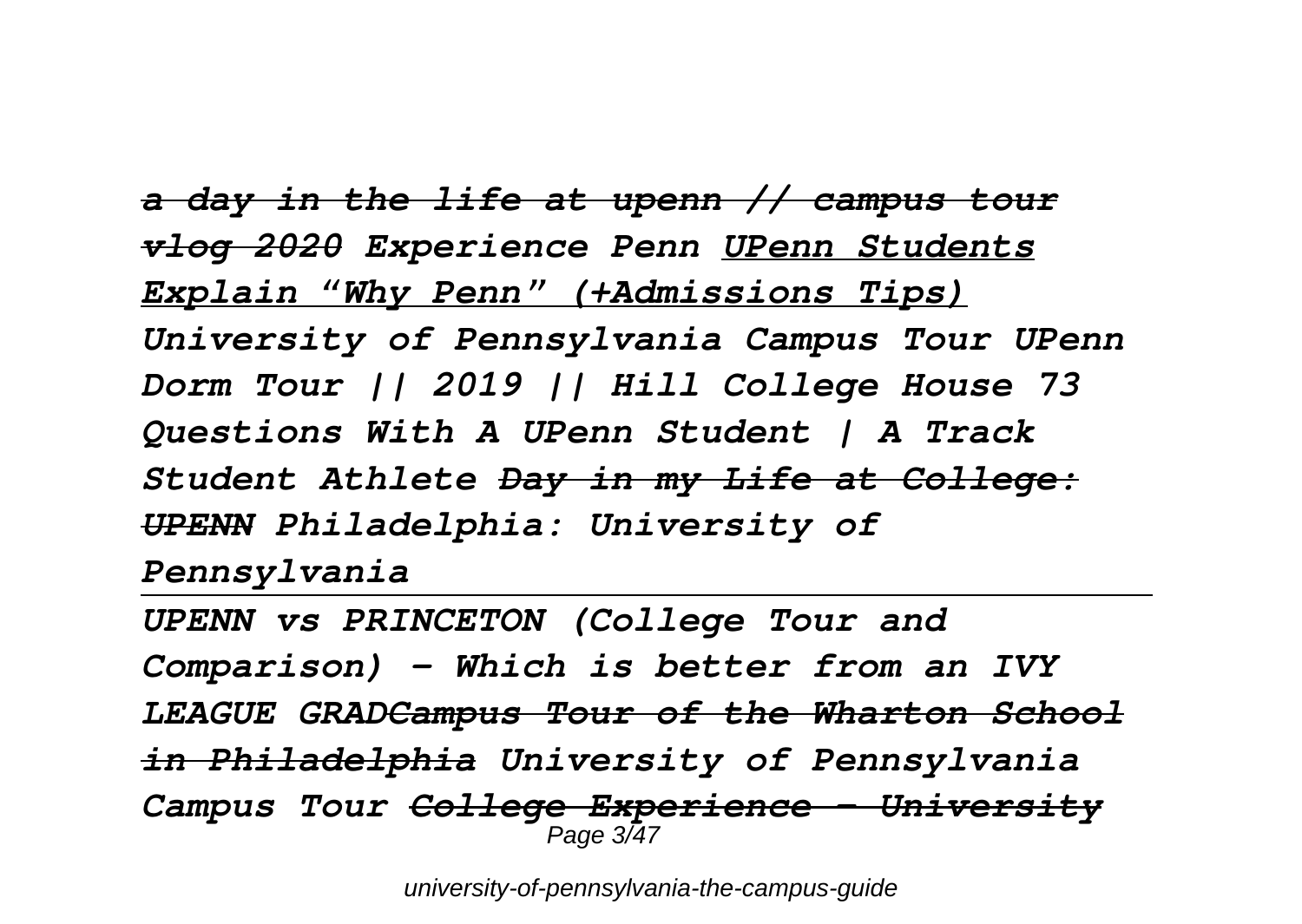*of Pennsylvania #ChetChat The BEST thing about college (UPenn) DORM TOUR OF ALL FRESHMAN DORMS AT UPENN 2019 A Day In My Life At The University of Pennsylvania HOW I GOT INTO UPENN | my stats \u0026 in-depth tips for ivy applicants 2020 Big Questions Ep. 18: University of Pennsylvania*

*[2020] UPENN in 360° (walking/driving campus tour)*

*The Truth About College Dining - UPenn Dining Hall TourUniversity Of Pennsylvania The Campus*

*University of Pennsylvania Address Philadelphia, PA 19104 Telephone: (215)* Page 4/47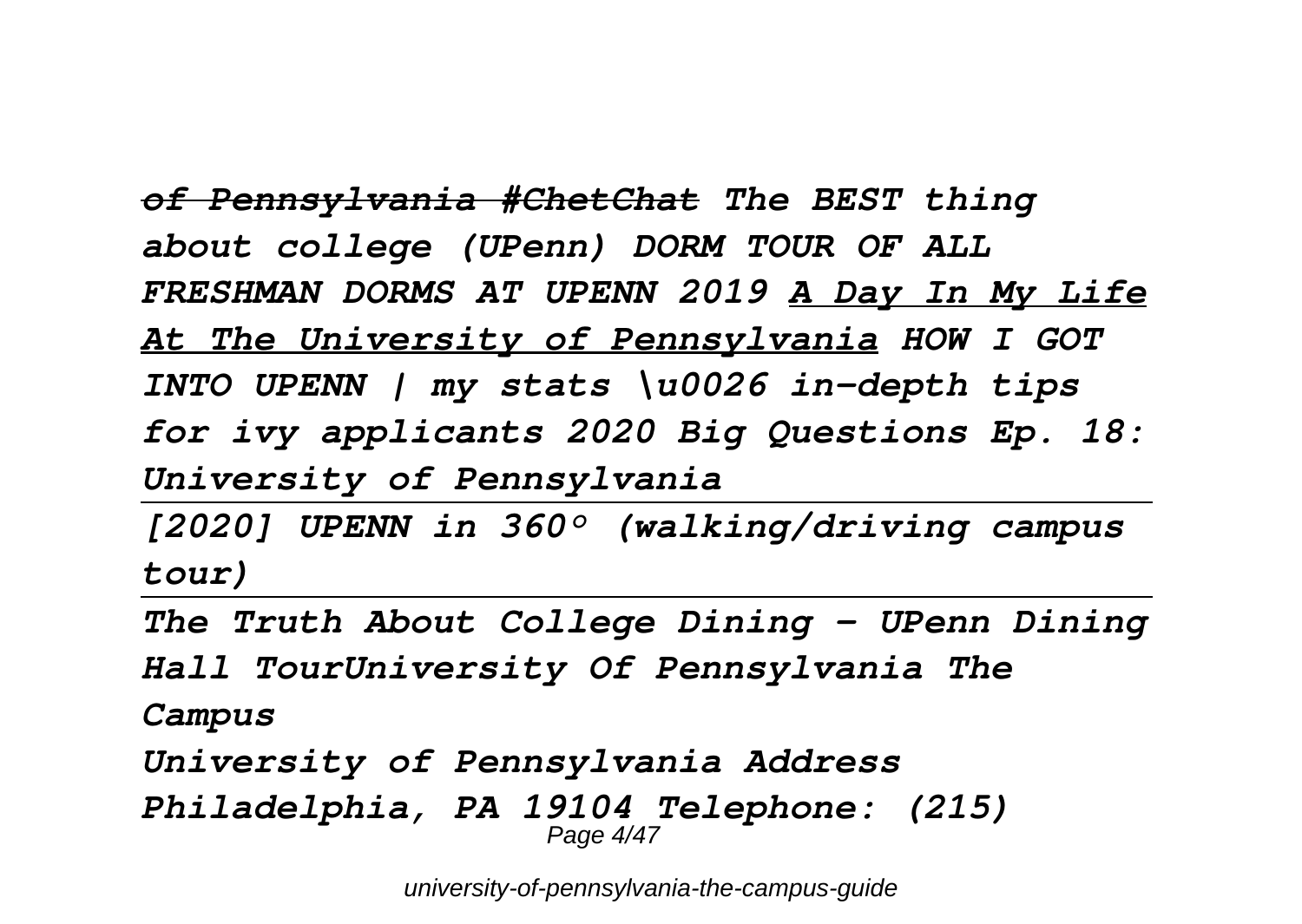#### *898-5000*

*University of Pennsylvania Penn Connects 2.0 then upped our investment in Penn's historic West Philadelphia campus, while boldly creating a new innovation ecosystem exemplified by the exciting new Pennovation Works. With the opening of the Penn Biden Center for Diplomacy and Global Engagement in D.C. and the Penn Wharton China Center in Beijing, Penn's leadership in global affairs now extends beyond our Philadelphia campus to the capitals of two major nations.*

Page 5/47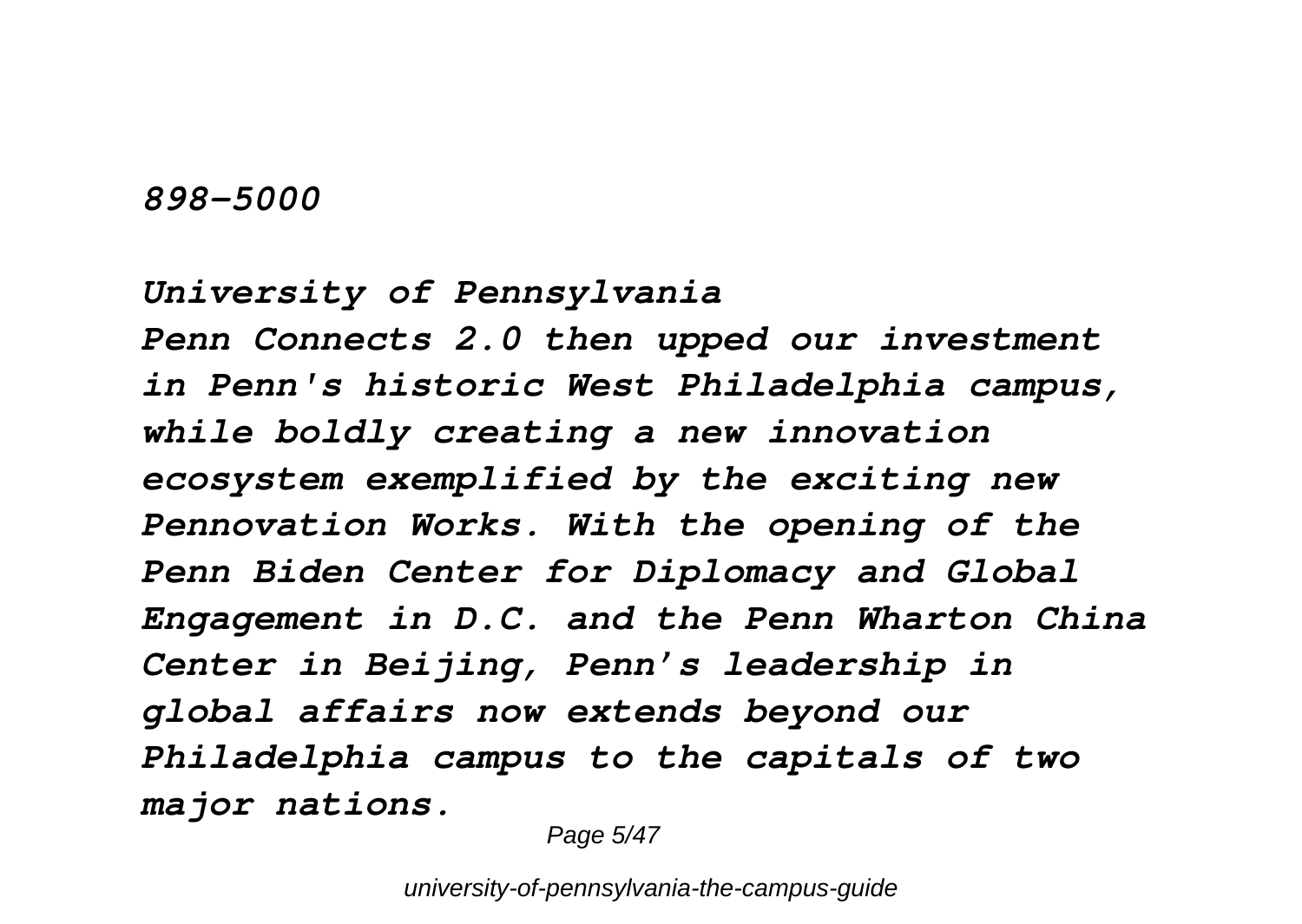*Campus Plan | University of Pennsylvania Facilities and ... University of Pennsylvania Address Philadelphia, PA 19104 Telephone: (215) 898-5000*

*Life at Penn | University of Pennsylvania The University of Pennsylvania on Tuesday installed a 16-foot, 5,900-pound bronze-cast sculpture of a Black female figure at its main campus entrance. Though in the planning for more than a year, its unveiling comes as the United States welcomes its first Black* Page 6/47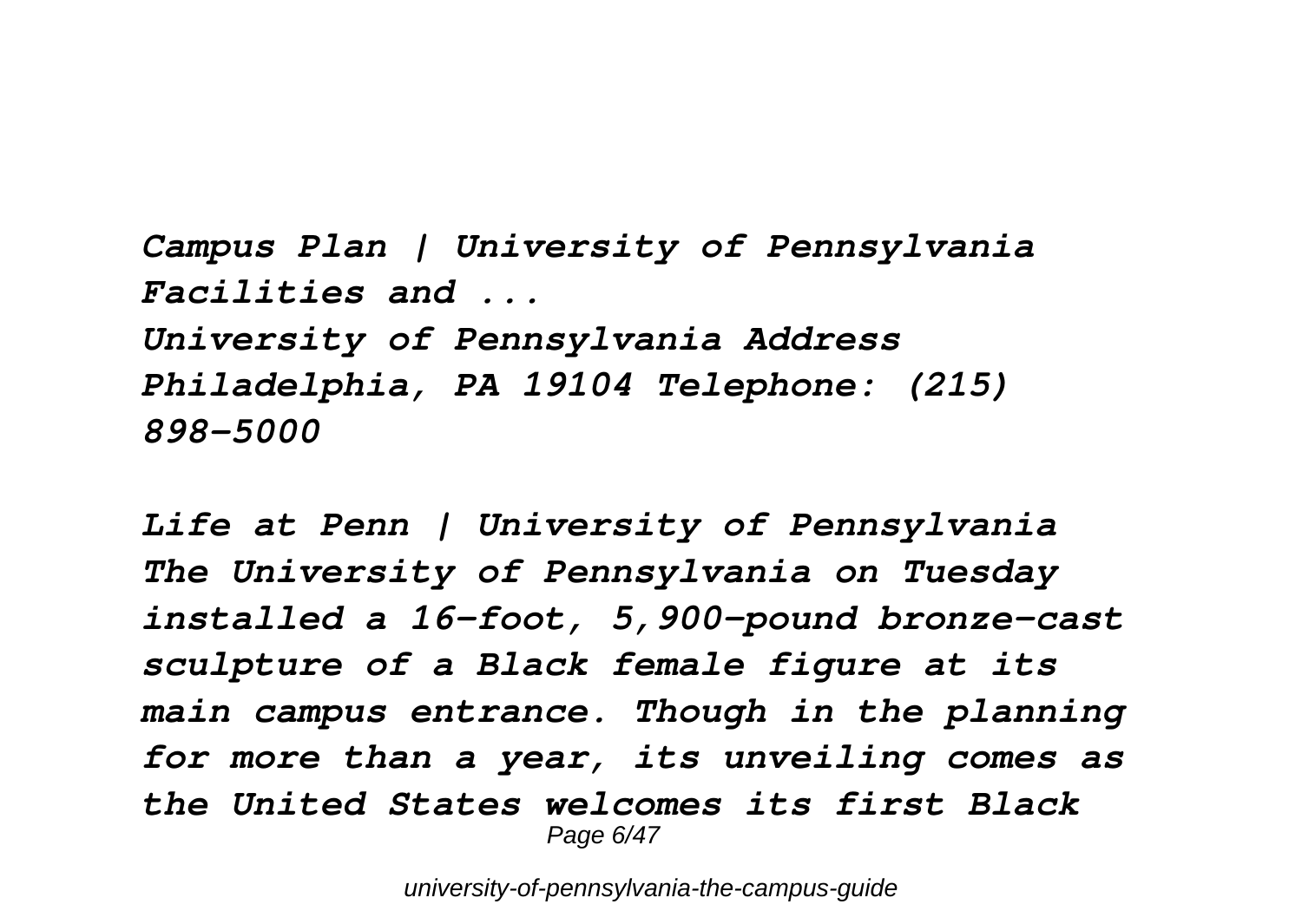*female vice president-elect and as college campuses across the country hear calls to become more inclusive as concern about racial injustice mounts.*

*University of Pennsylvania installs 16-foot sculpture of ...*

*University of Pennsylvania Spring 2021 Student Compact. I understand, as a member of the Penn community during the Spring 2021 semester, that we are stronger as a community when we all do our part to keep our campus safe.*

Page 7/47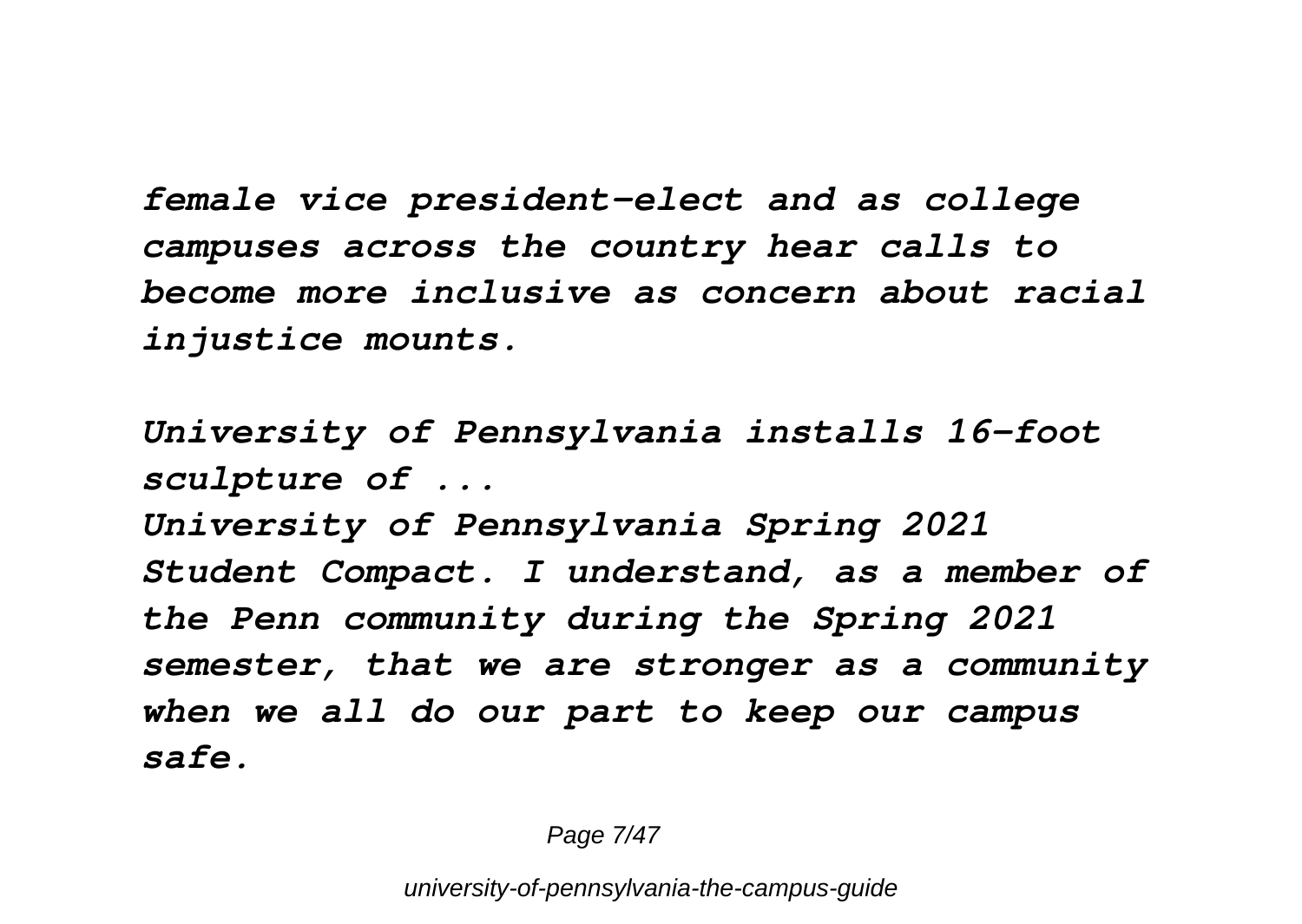*University of Pennsylvania Student Campus Compact 2020 ...*

*The University of Pennsylvania has changed course about having undergraduates return to campus amid coronavirus this fall. The Ivy League school had planned on testing students upon arrival but...*

```
University of Pennsylvania Tells Students to
Stay Home ...
The present core campus covers over 299 acres
(121 ha) in a contiguous area of West
Philadelphia's University City section,
whereas the older heart of the campus
                  Page 8/47
```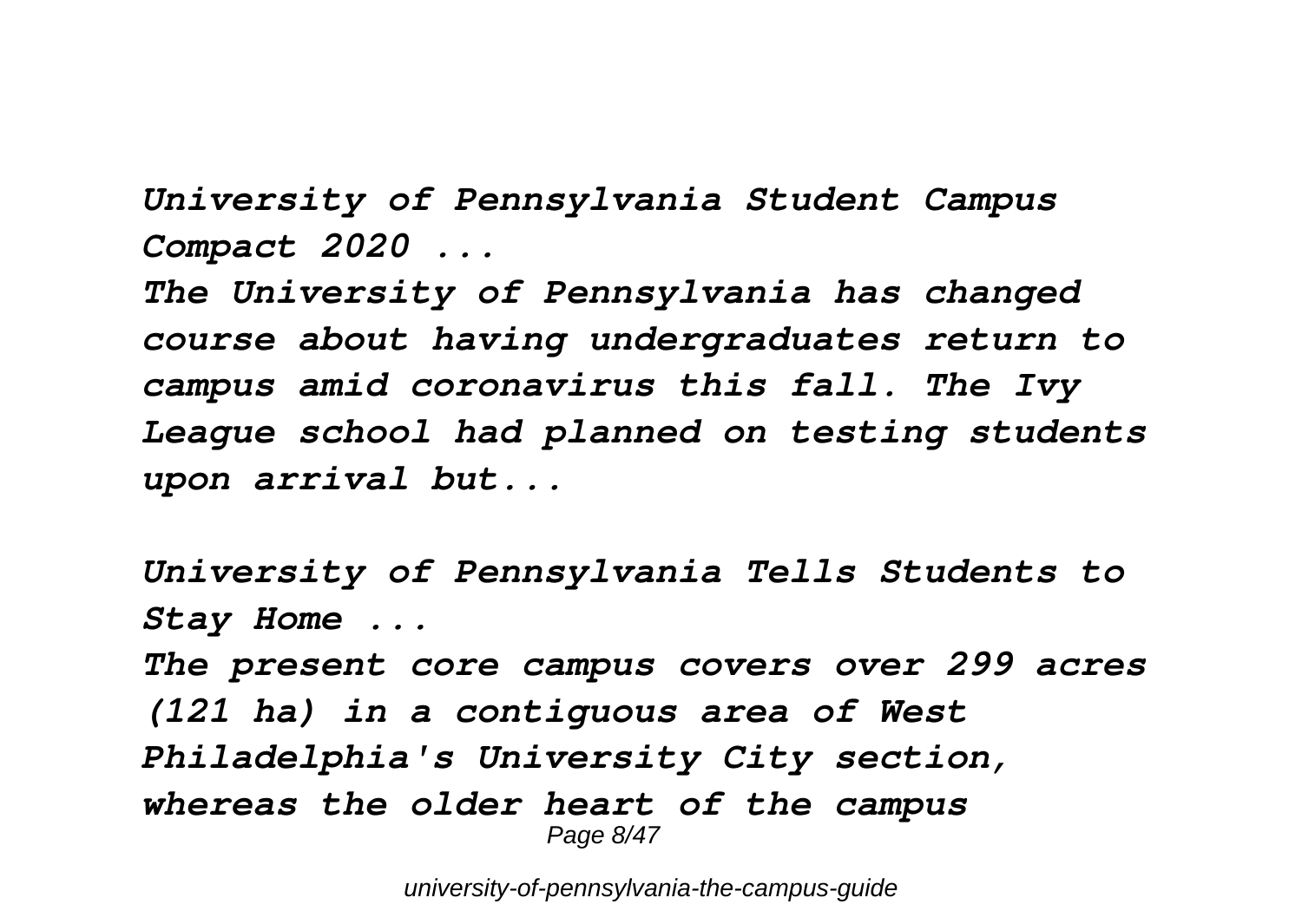*comprises the University of Pennsylvania Campus Historic District. All of Penn's schools and most of its research institutes are located on this campus.*

*University of Pennsylvania - Wikipedia The University of Pennsylvania was founded by Benjamin Franklin, and many statues of that Founding Father dot the campus, which sits in a majority Black city. ADVERTISEMENT "There really aren't any large-scale public representations of Black women or African American women's history on the campus," said Gwendolyn DuBois Shaw, an associate professor* Page  $9/47$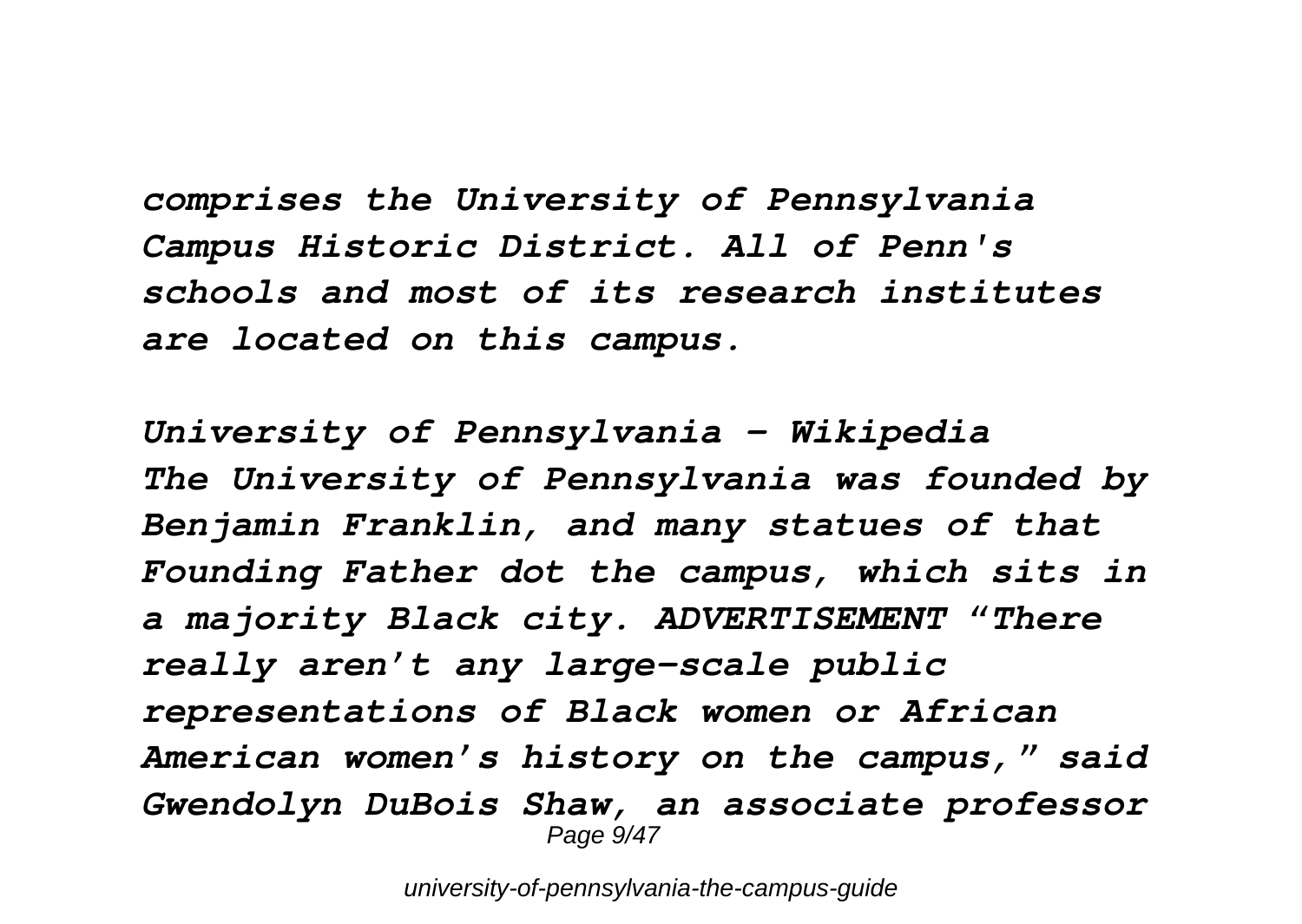*of History of Art .*

*Massive Simone Leigh sculpture now greets Penn students Retail Dining on Campus In Partnership with Bon Appétit, Penn Dining oversees 10 retail establishments across campus, which include an array of cafés, markets, and grocers. Food Trucks and Carts Food vending is a Penn tradition that dates back to when the University was predominantly a commuter school.*

#### *Housing & Dining | University of Pennsylvania* Page 10/47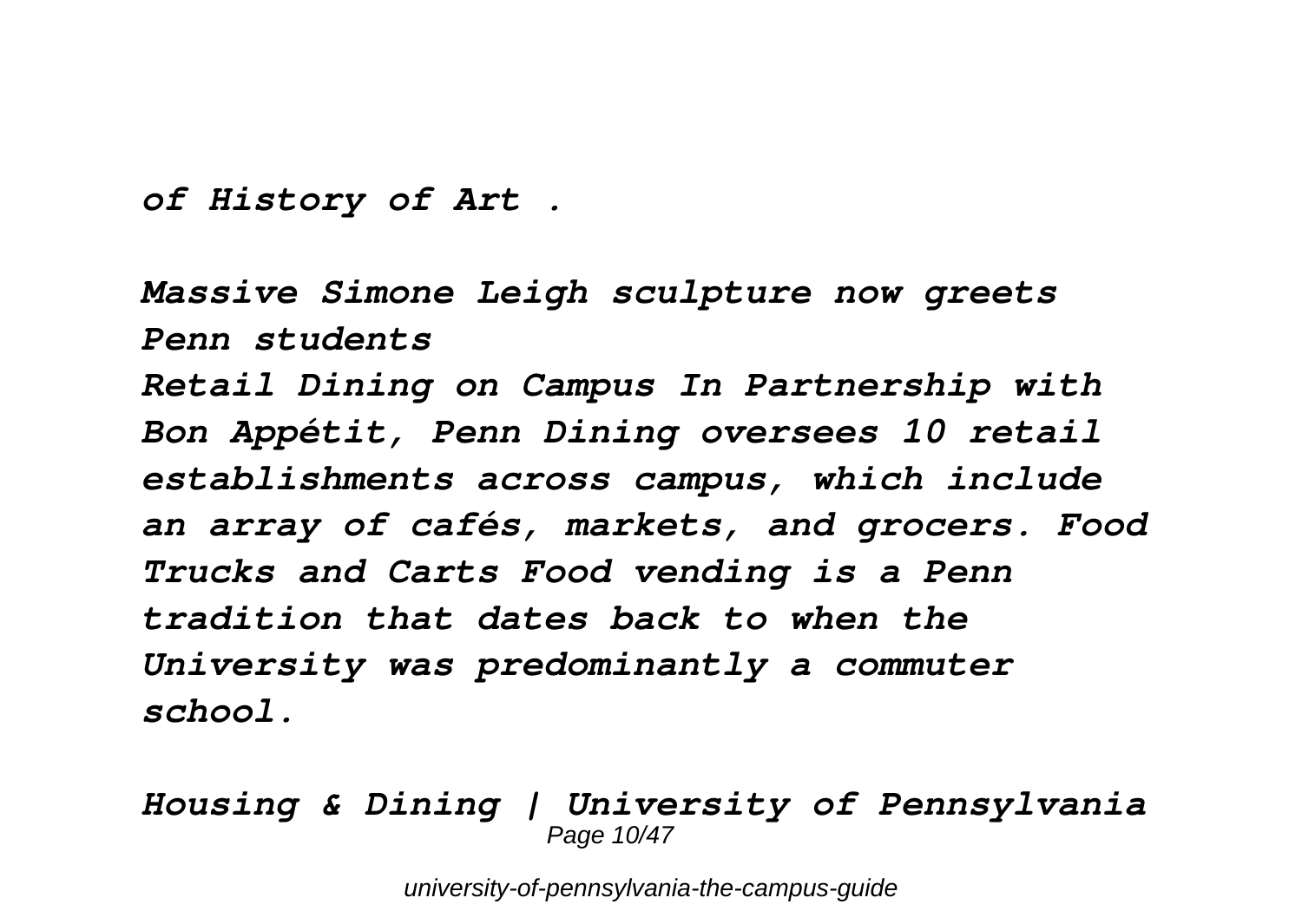*The listing of rental units on this site is provided as a convenience to University of Pennsylvania ("University") students, faculty and staff. Off Campus Partners (OCP), the site operator, requires that Landlords report information accurately and fairly, however neither the site operator nor the University are able to verify the accuracy of information contained in listings.*

*University of Pennsylvania | Off Campus Housing Search ... University of Pennsylvania Address Philadelphia, PA 19104 Telephone: (215)* Page 11/47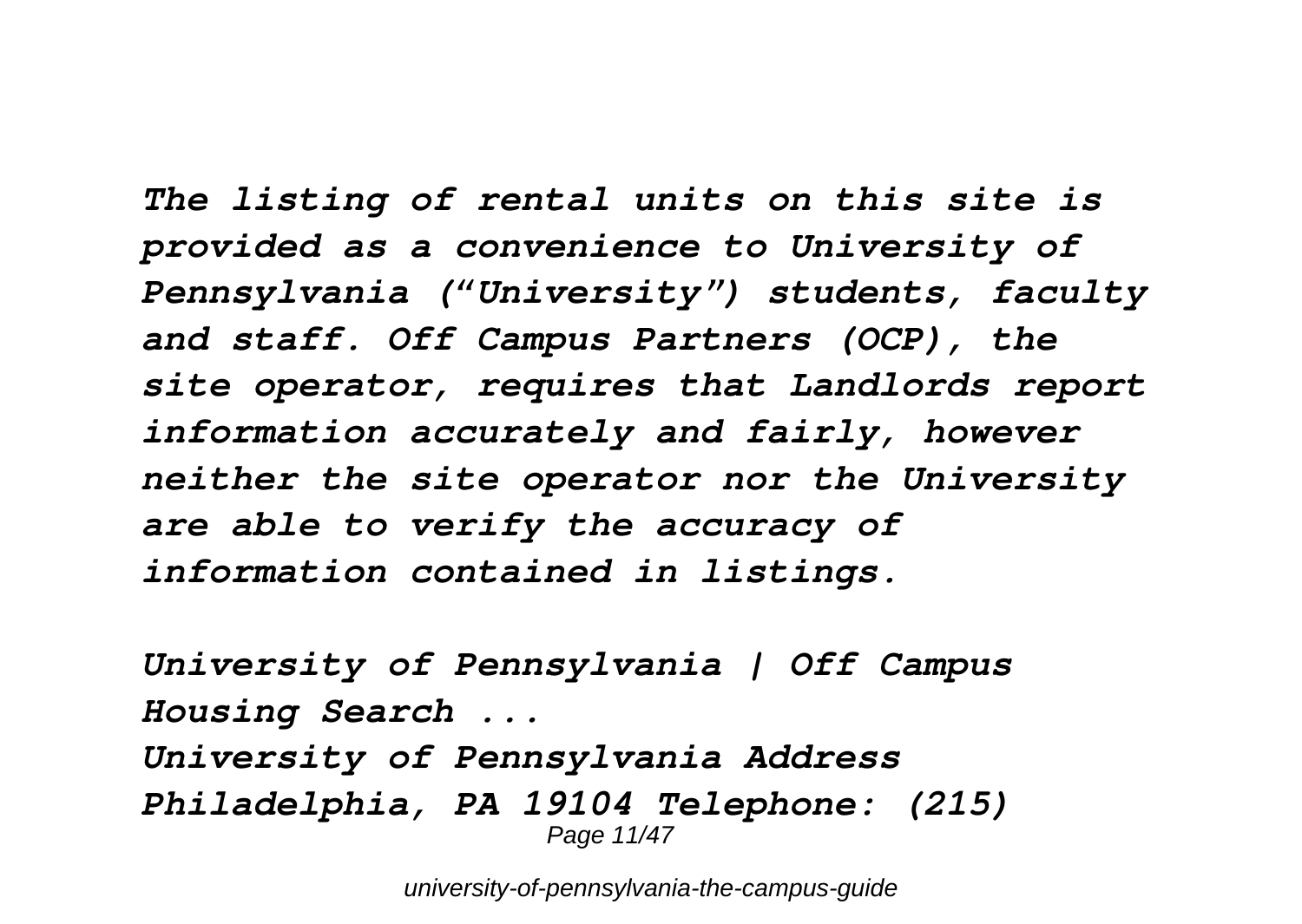#### *898-5000*

*About | University of Pennsylvania Campus Health – The University of Pennsylvania's Campus Health, the public health section of Student Health Service, provides the entire Penn community with health education and promotion, disease surveillance and prevention, and policies that make the healthy choice the easy choice. SHS Home. Campus Health. Campus Health.*

```
Campus Health – The University of
Pennsylvania's Campus ...
                    Page 12/47
```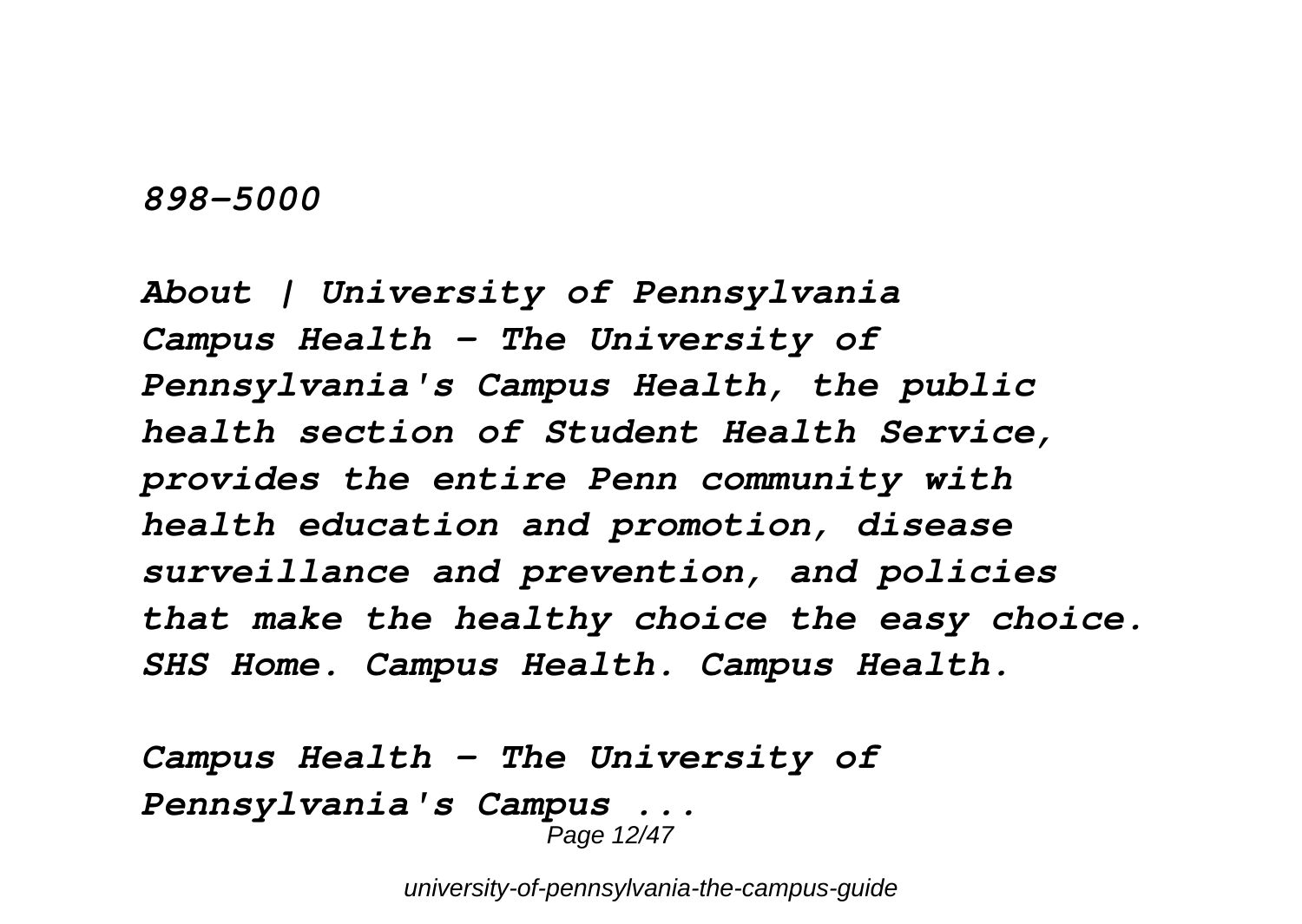*Food on campus isn't too bad. It's not the best food, but UPenn does offer many food options, so if something doesn't quite fit your taste, there is always something else. Plus UPenn is located in the city, so there are plenty of off campus restaurant options.*

*University of Pennsylvania Campus Life | Cappex*

*Our campus in Philly may be temporarily closed, but there are many ways to engage with Penn online. All virtual programming is optional. Attendance will not be taken into consideration when reviewing applications.* Page 13/47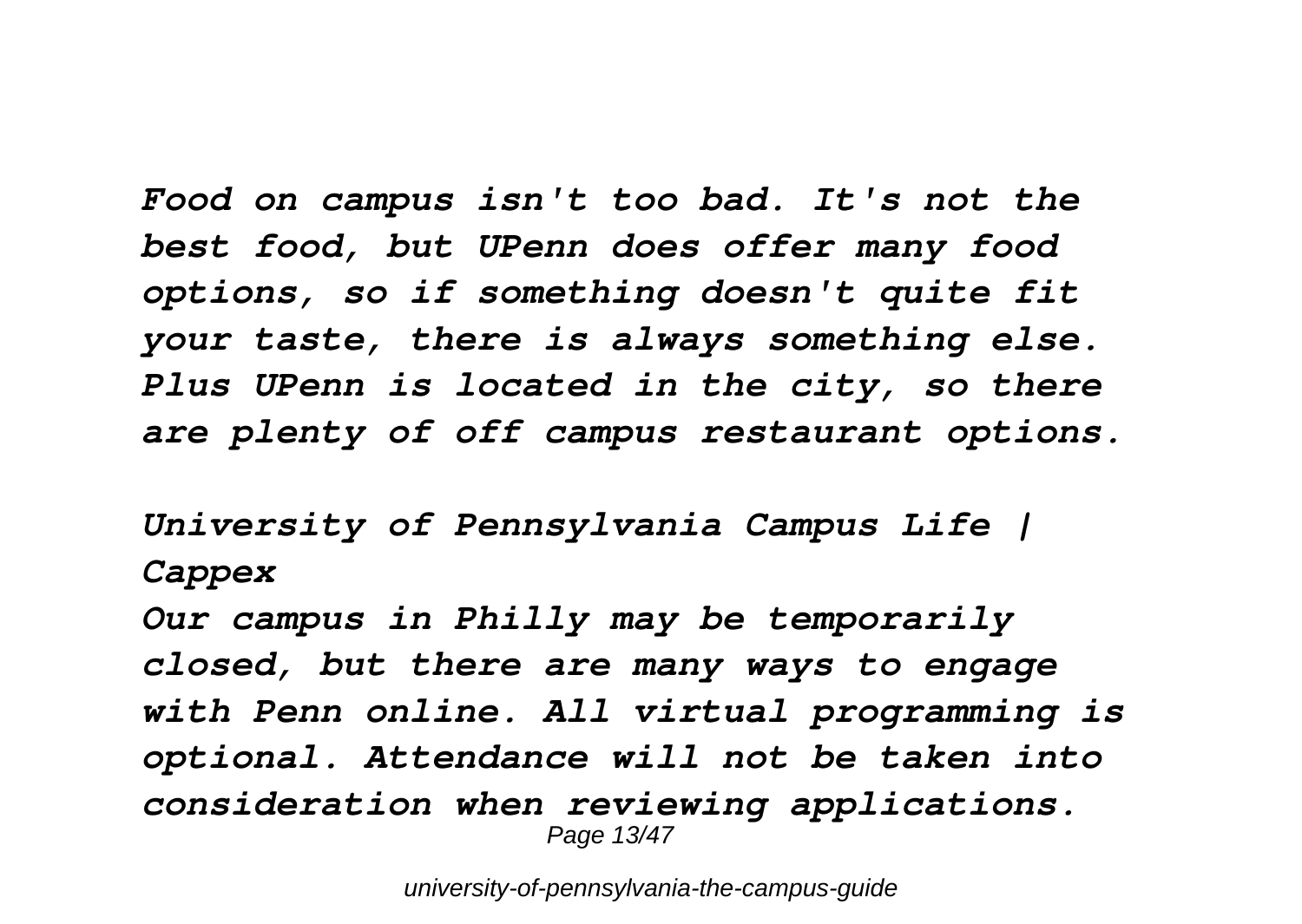*Visit Virtual Visit We know that visiting campus is a huge part of the college search process. That's why we're bringing the ...*

*Visit Penn | Penn Admissions - University of Pennsylvania The University of Pennsylvania remains committed to following data and science and making decisions that are in the best interest of public health. The University has utilized the expertise across its faculty and staff, as well as Penn Medicine, to develop recommendations and strategies unique to Penn.*

Page 14/47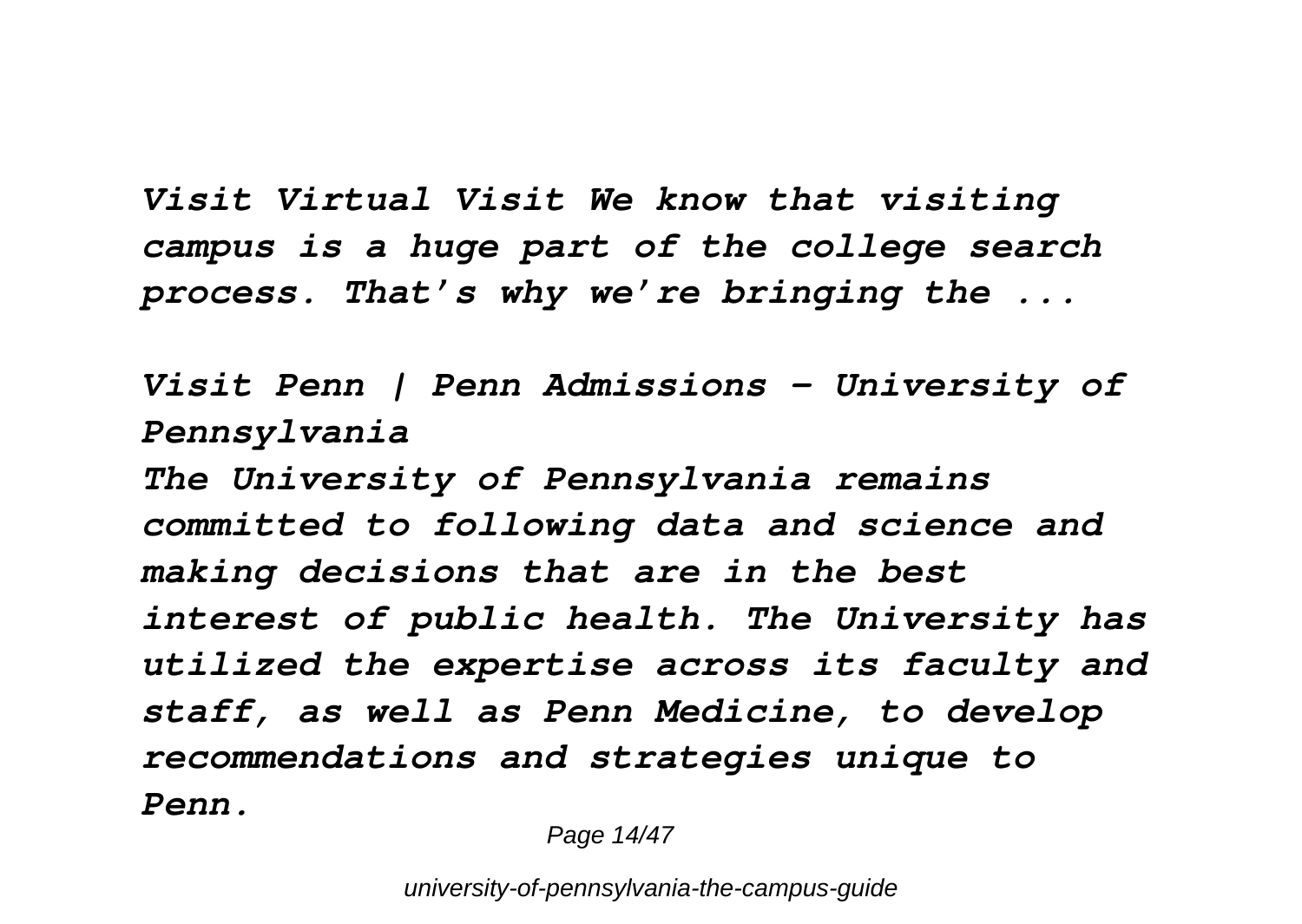*University of Pennsylvania - Home | Coronavirus The Power of Wharton Incubating Ideas — Driving Insights — Creating Leaders Wharton is changing the way business is done. Our faculty, students, and alumni generate big ideas, back them up with incisive analysis, and turn them into ingenious solutions that work.*

*The Wharton School of the University of Pennsylvania UNIVERSITY PARK, Pa. — The Arboretum at Penn* Page 15/47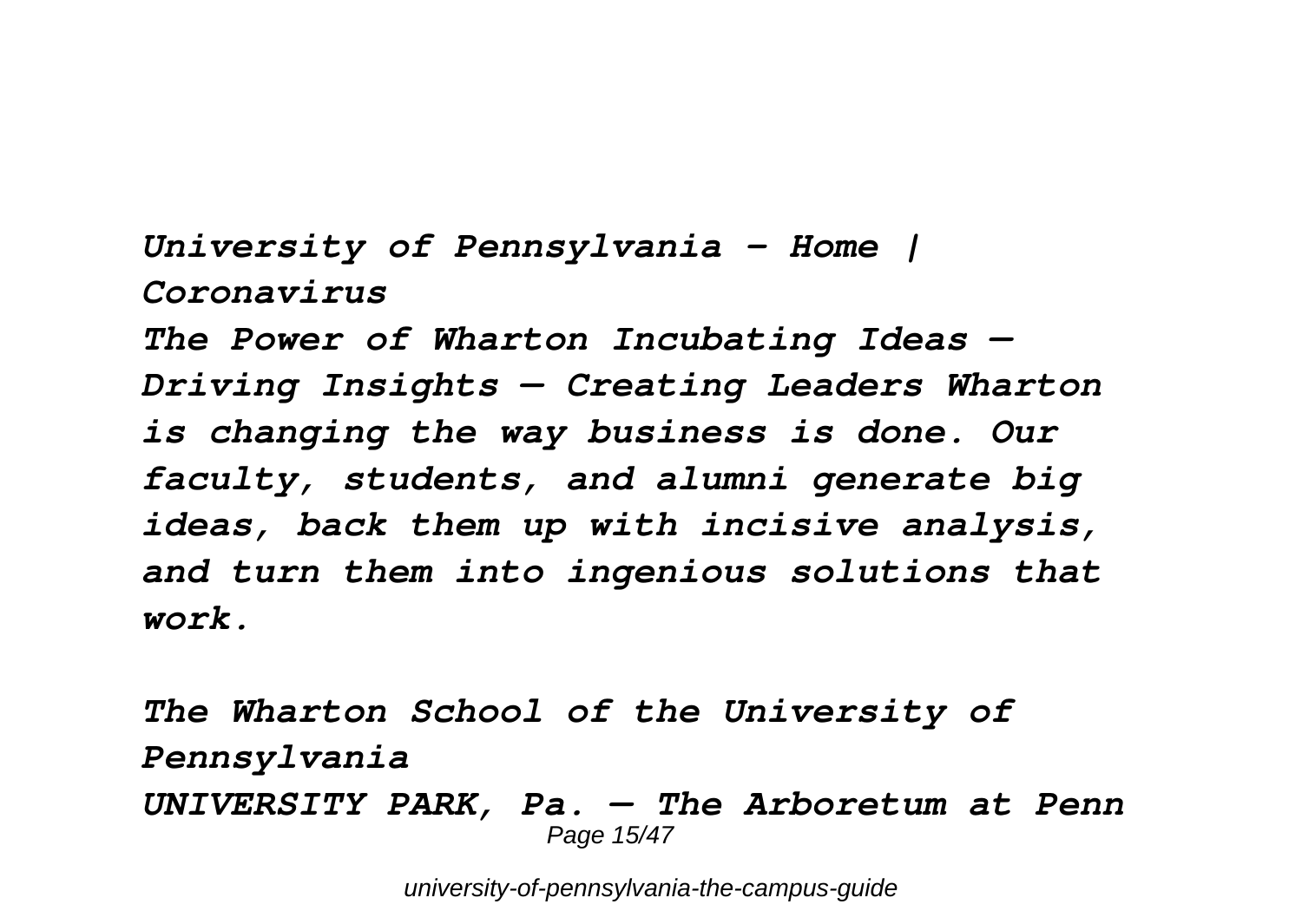*State has been recognized as one of three "Great Places in Pennsylvania for 2020" by the state chapter of the American Planning Association. The group annually designates "Great Places" in its "Great Public Spaces Category." Great Places have a sustainable vision for the future and serve as a model for other communities, according to a ...*

*About | University of Pennsylvania Massive Simone Leigh sculpture now greets Penn students*

Page 16/47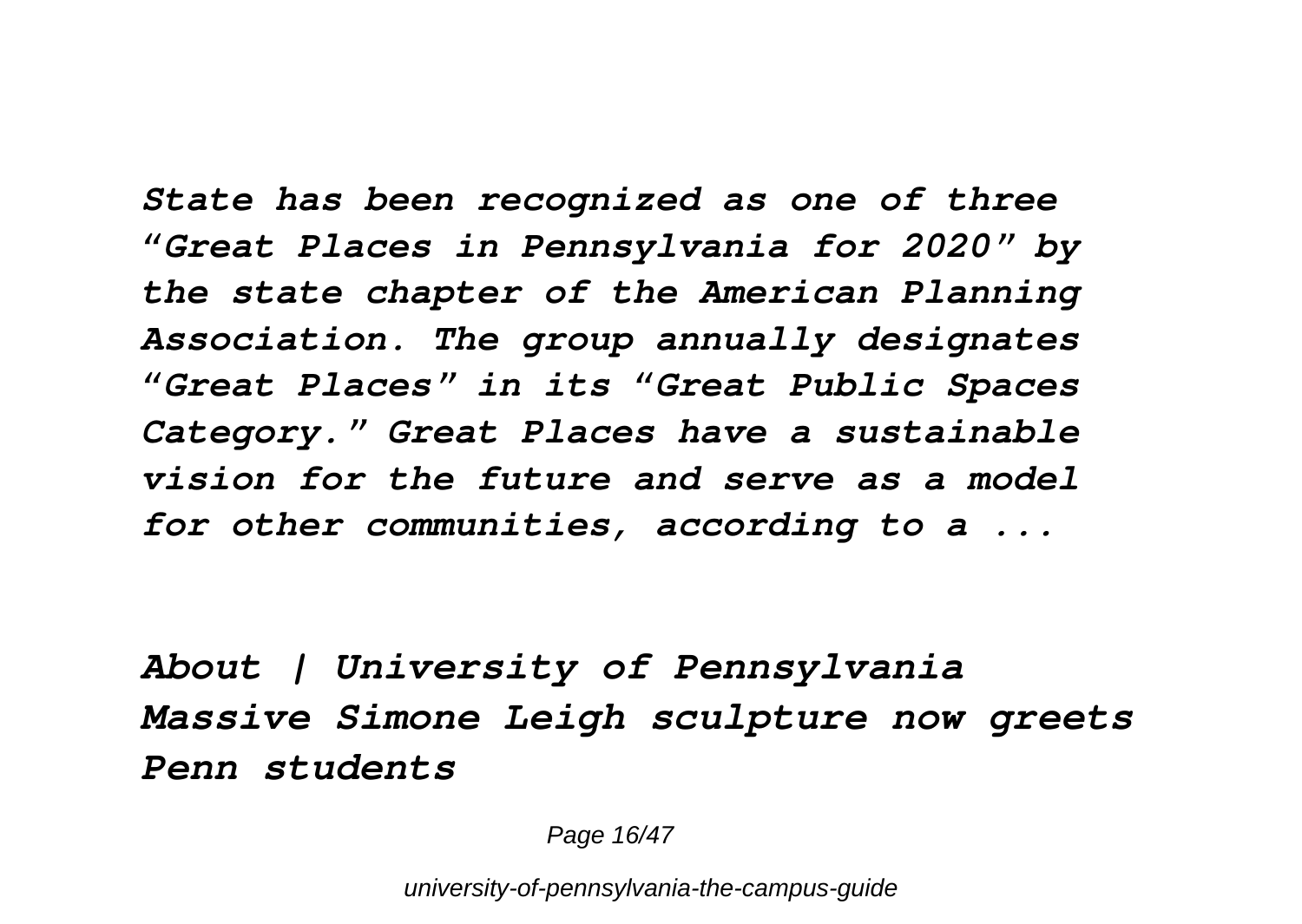*University of Pennsylvania Student Campus Compact 2020 ... University of Pennsylvania | Off Campus Housing Search ...*

University of Pennsylvania The Power of Wharton Incubating Ideas — Driving Insights — Creating Leaders Wharton is changing the way business is done. Our faculty, students, and alumni generate big ideas, back them up with incisive analysis, and turn them into ingenious solutions that work. Page 17/47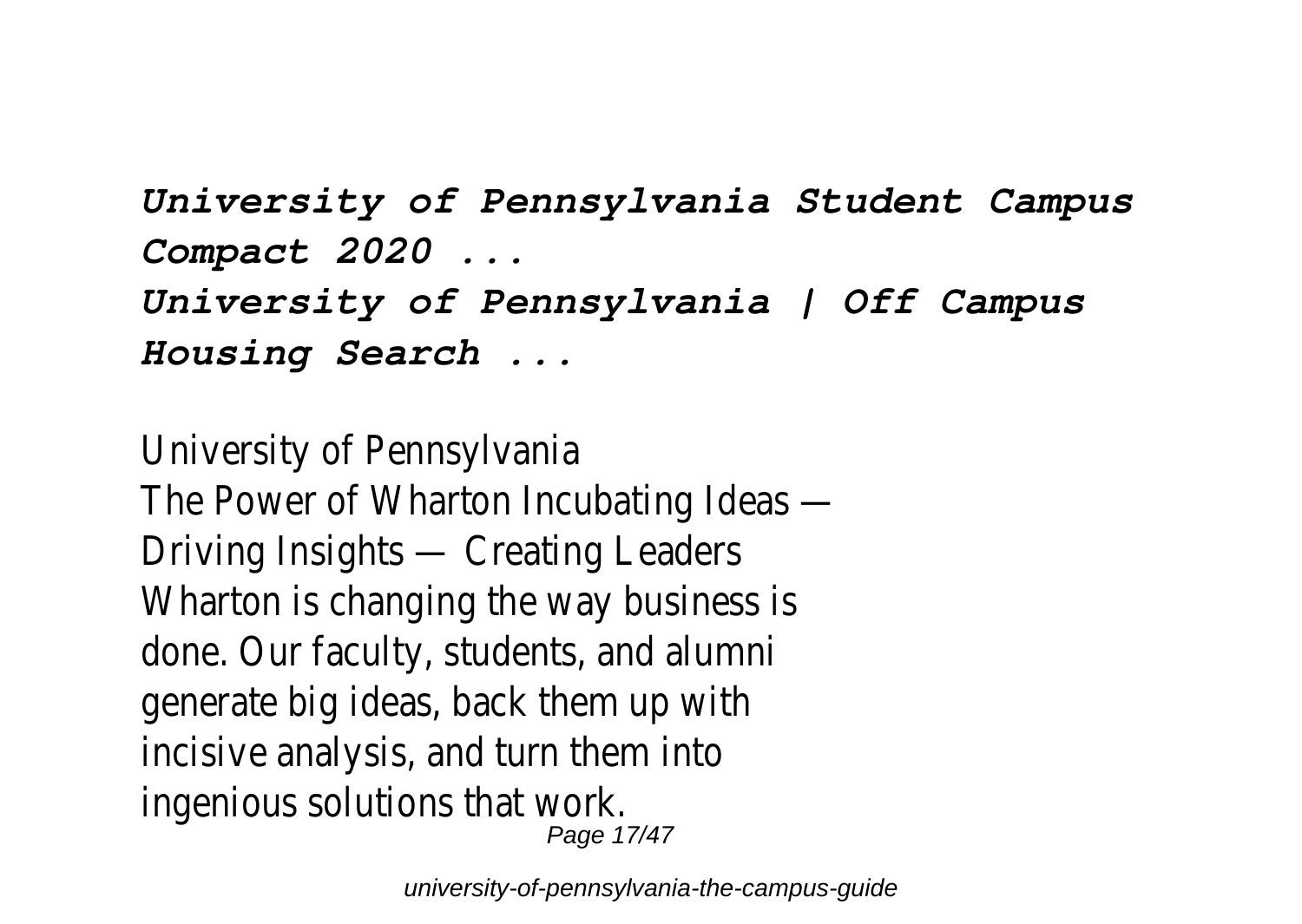Housing & Dining | University of Pennsylvania The listing of rental units on this site is provided as a convenience to University of Pennsylvania ("University") students, faculty and staff. Off Campus Partners (OCP), the site operator, requires that Landlords report information accurately and fairly, however neither the site operator nor the University are able to verify the accuracy of information contained in listings.

Page 18/47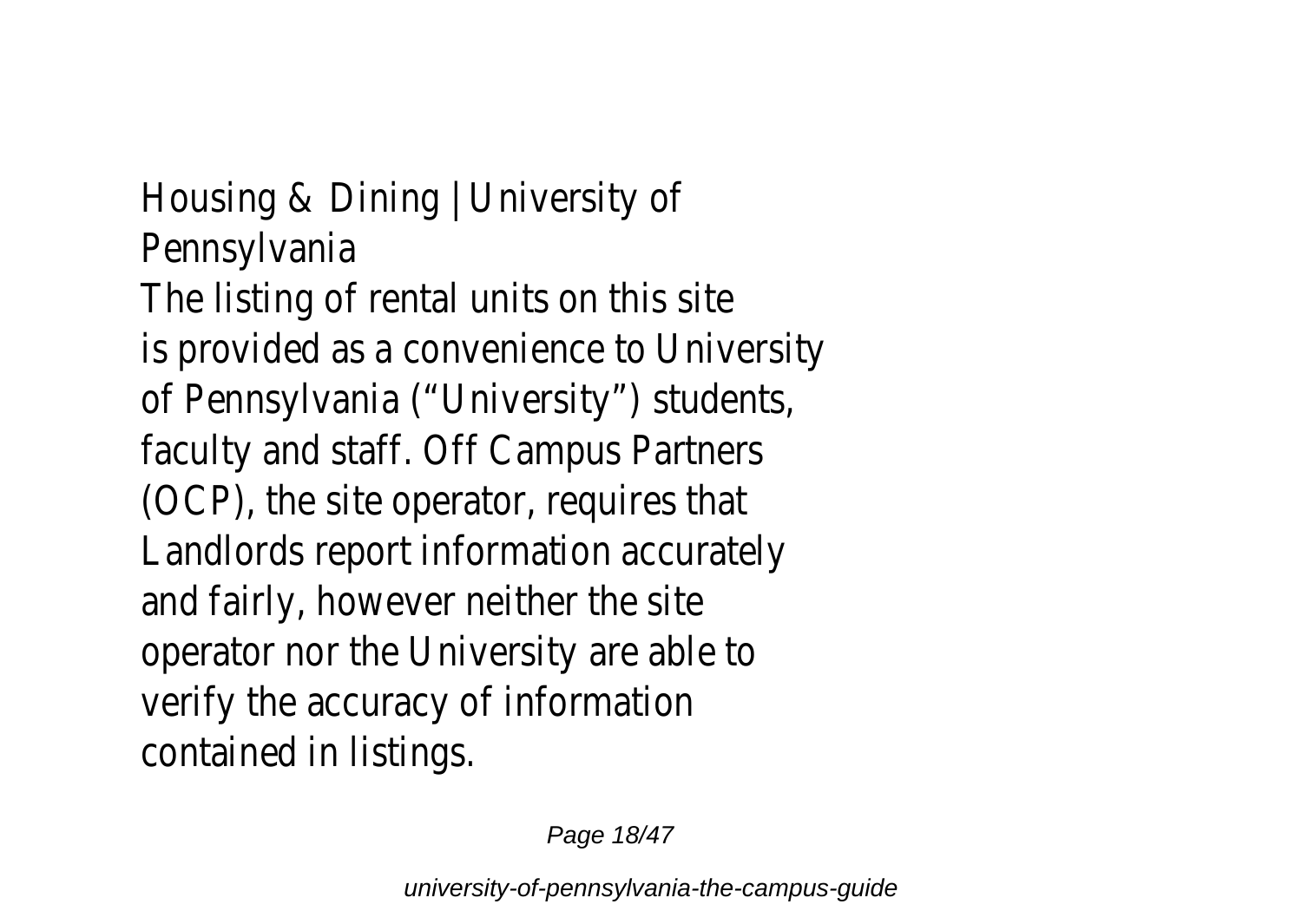a day in the life at upenn // campus tour vlog 2020 **Experience Penn** UPenn Students Explain "Why Penn" (+Admissions Tips) **University of Pennsylvania Campus Tour UPenn Dorm Tour || 2019 || Hill College House** 73 Questions With A UPenn Student | A Track Student Athlete Day in my Life at College: UPENN *Philadelphia: University of Pennsylvania*

UPENN vs PRINCETON (College Tour and Page 19/47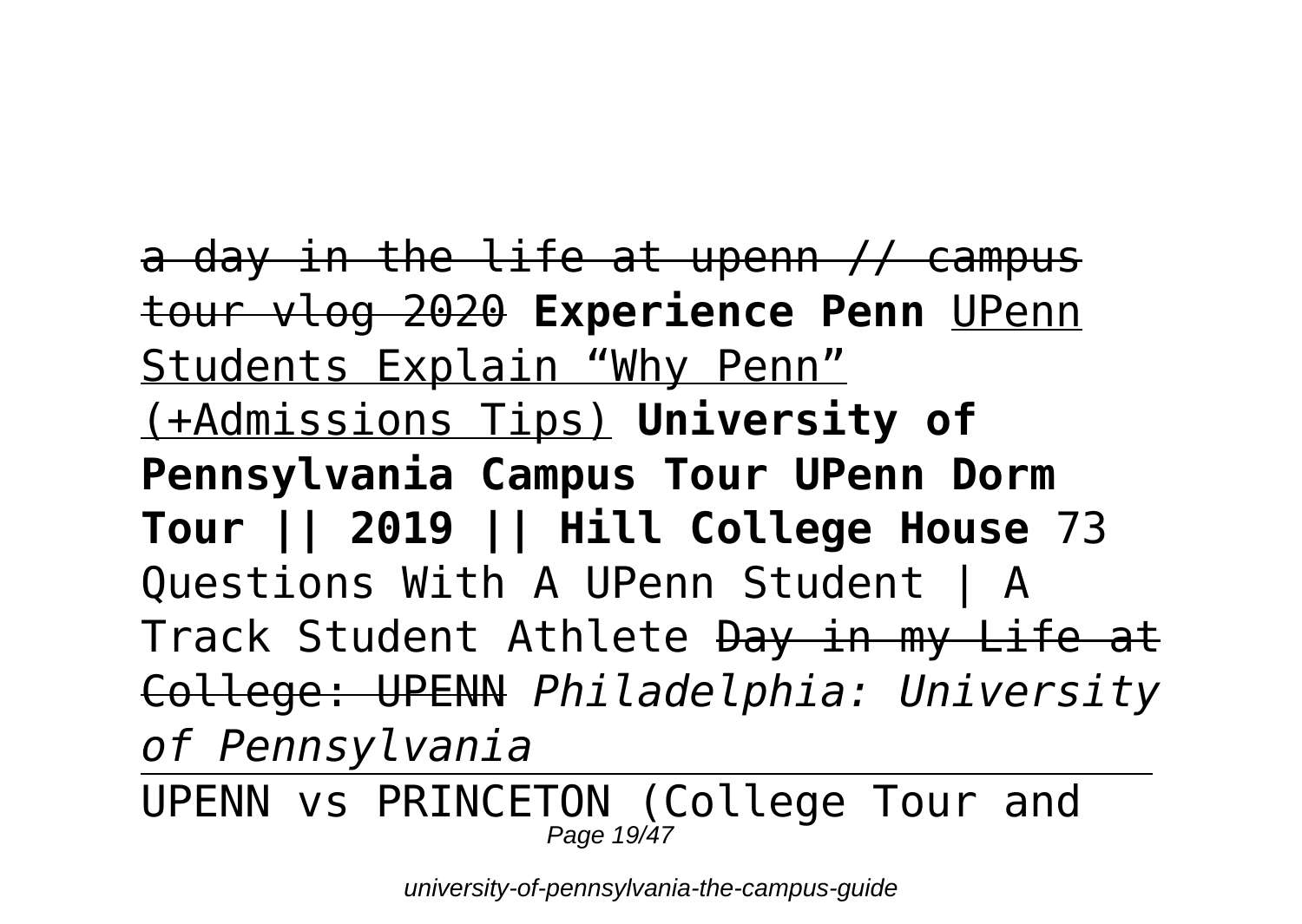Comparison) - Which is better from an IVY LEAGUE GRADCampus Tour of the Wharton School in Philadelphia *University of Pennsylvania Campus Tour* College Experience - University of Pennsylvania #ChetChat The BEST thing about college (UPenn) DORM TOUR OF ALL FRESHMAN DORMS AT UPENN 2019 A Day In My Life At The University of Pennsylvania *HOW I GOT INTO UPENN | my stats \u0026 in-depth tips for ivy applicants 2020 Big Questions Ep. 18:* Page 20/47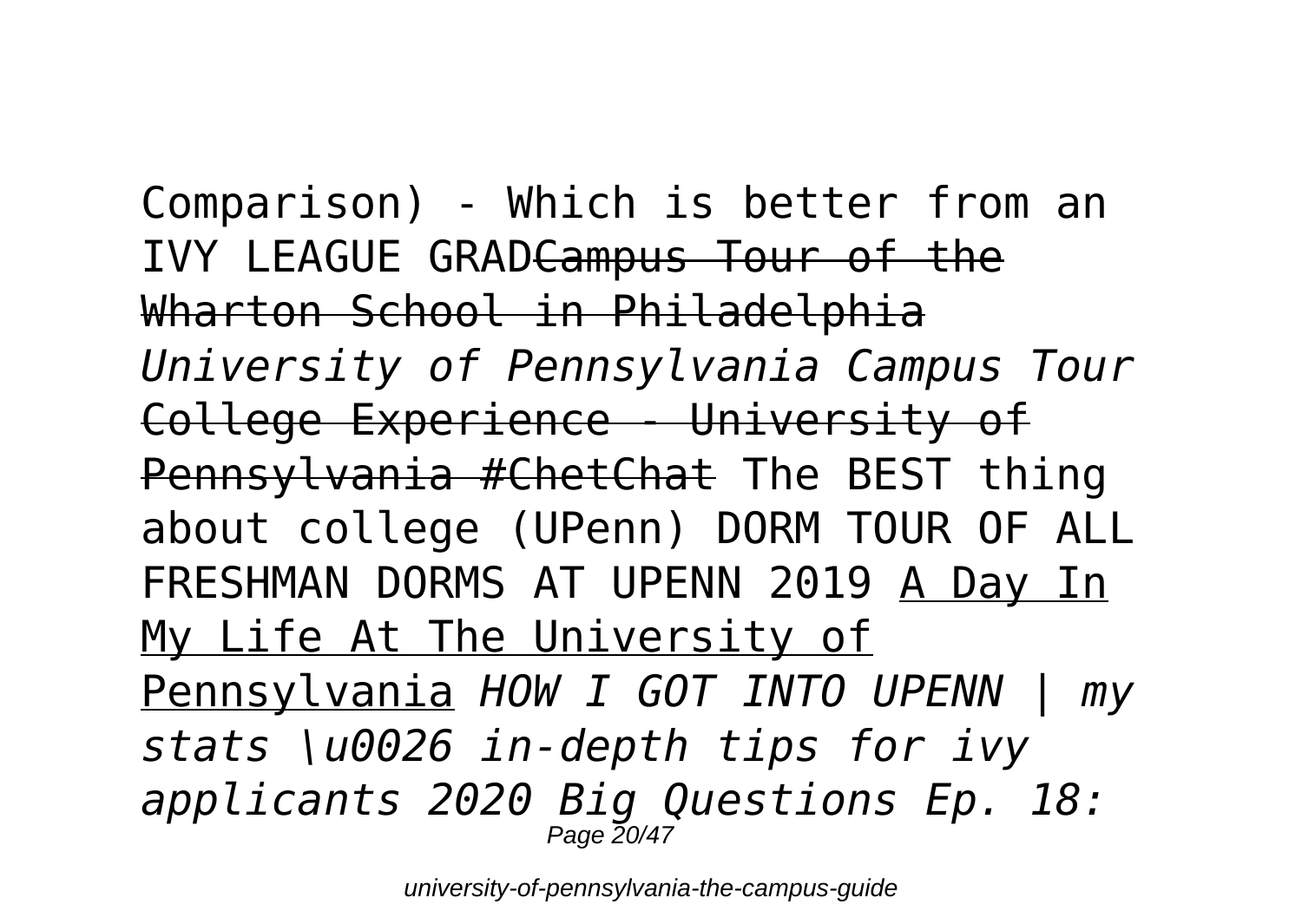*University of Pennsylvania* [2020] UPENN in 360° (walking/driving campus tour) The Truth About College Dining - UPenn Dining Hall Tour*University Of*

*Pennsylvania The Campus* University of Pennsylvania Address Philadelphia, PA 19104 Telephone: (215) 898-5000

*University of Pennsylvania* Penn Connects 2.0 then upped our Page 21/47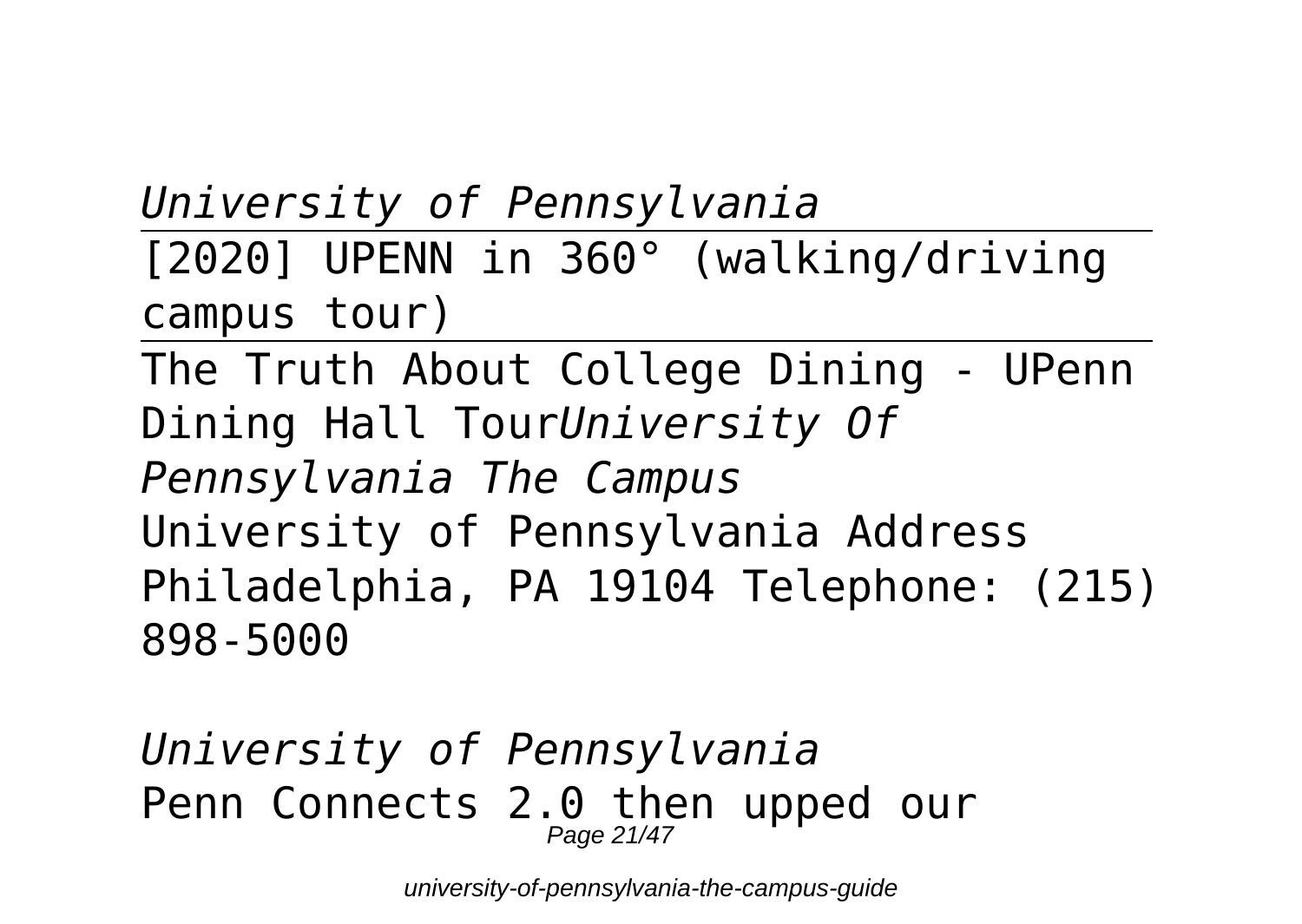investment in Penn's historic West Philadelphia campus, while boldly creating a new innovation ecosystem exemplified by the exciting new Pennovation Works. With the opening of the Penn Biden Center for Diplomacy and Global Engagement in D.C. and the Penn Wharton China Center in Beijing, Penn's leadership in global affairs now extends beyond our Philadelphia campus to the capitals of two major nations.

Page 22/47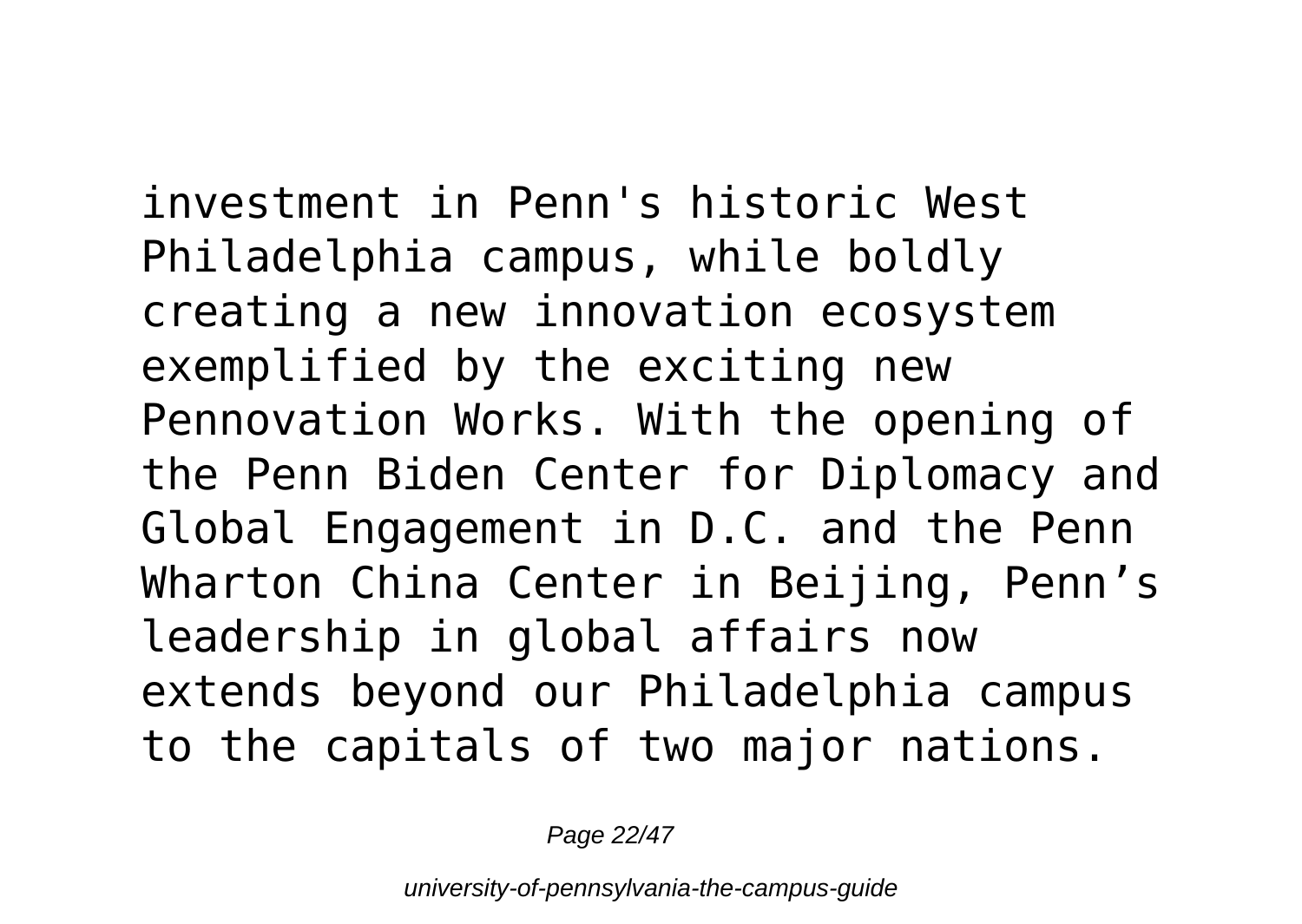*Campus Plan | University of Pennsylvania Facilities and ...* University of Pennsylvania Address Philadelphia, PA 19104 Telephone: (215) 898-5000

*Life at Penn | University of Pennsylvania* The University of Pennsylvania on Tuesday installed a 16-foot, 5,900-pound bronze-cast sculpture of a Black female figure at its main campus Page 23/47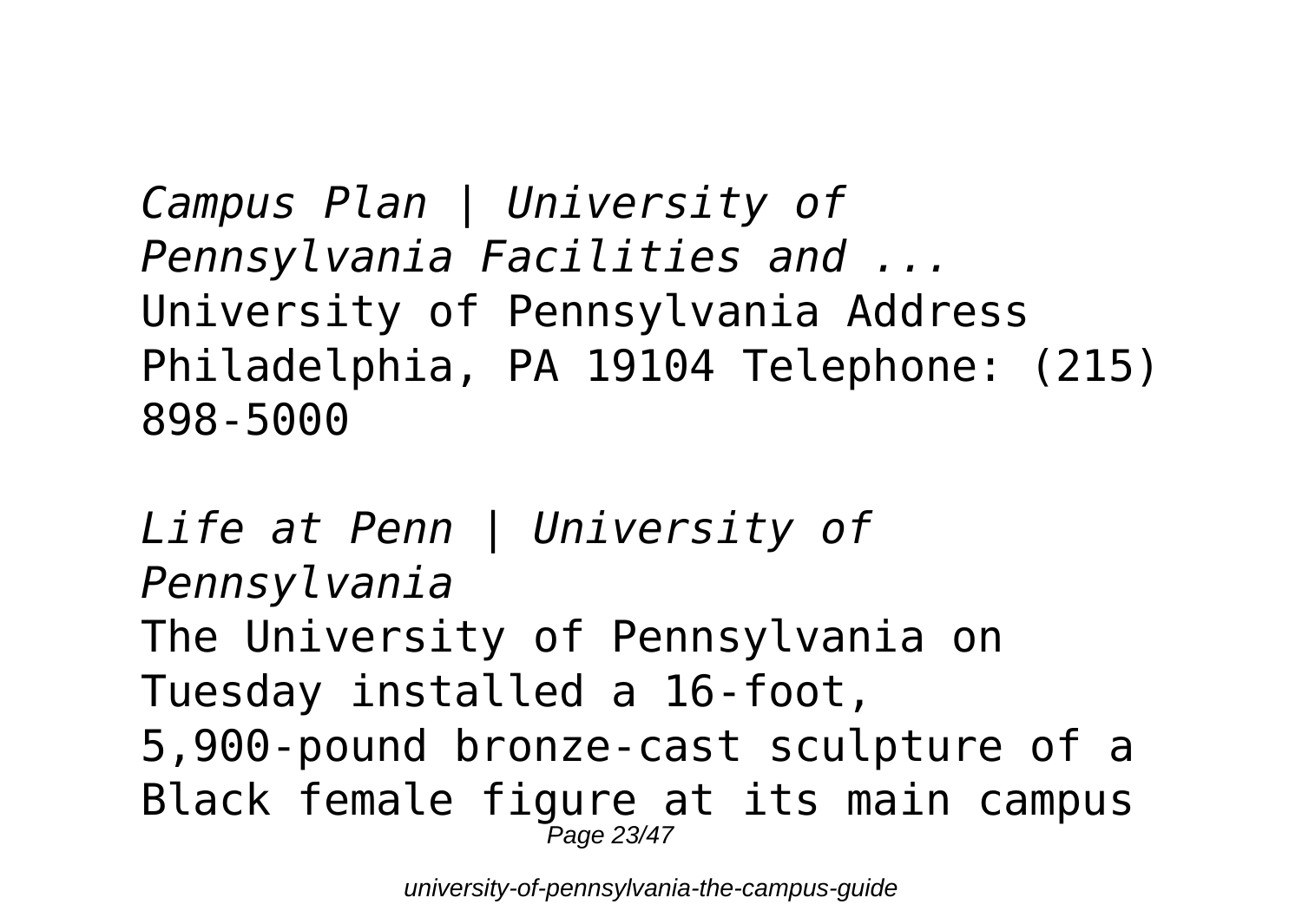entrance. Though in the planning for more than a year, its unveiling comes as the United States welcomes its first Black female vice president-elect and as college campuses across the country hear calls to become more inclusive as concern about racial injustice mounts.

*University of Pennsylvania installs 16-foot sculpture of ...* University of Pennsylvania Spring 2021 Student Compact. I understand, as a Page 24/47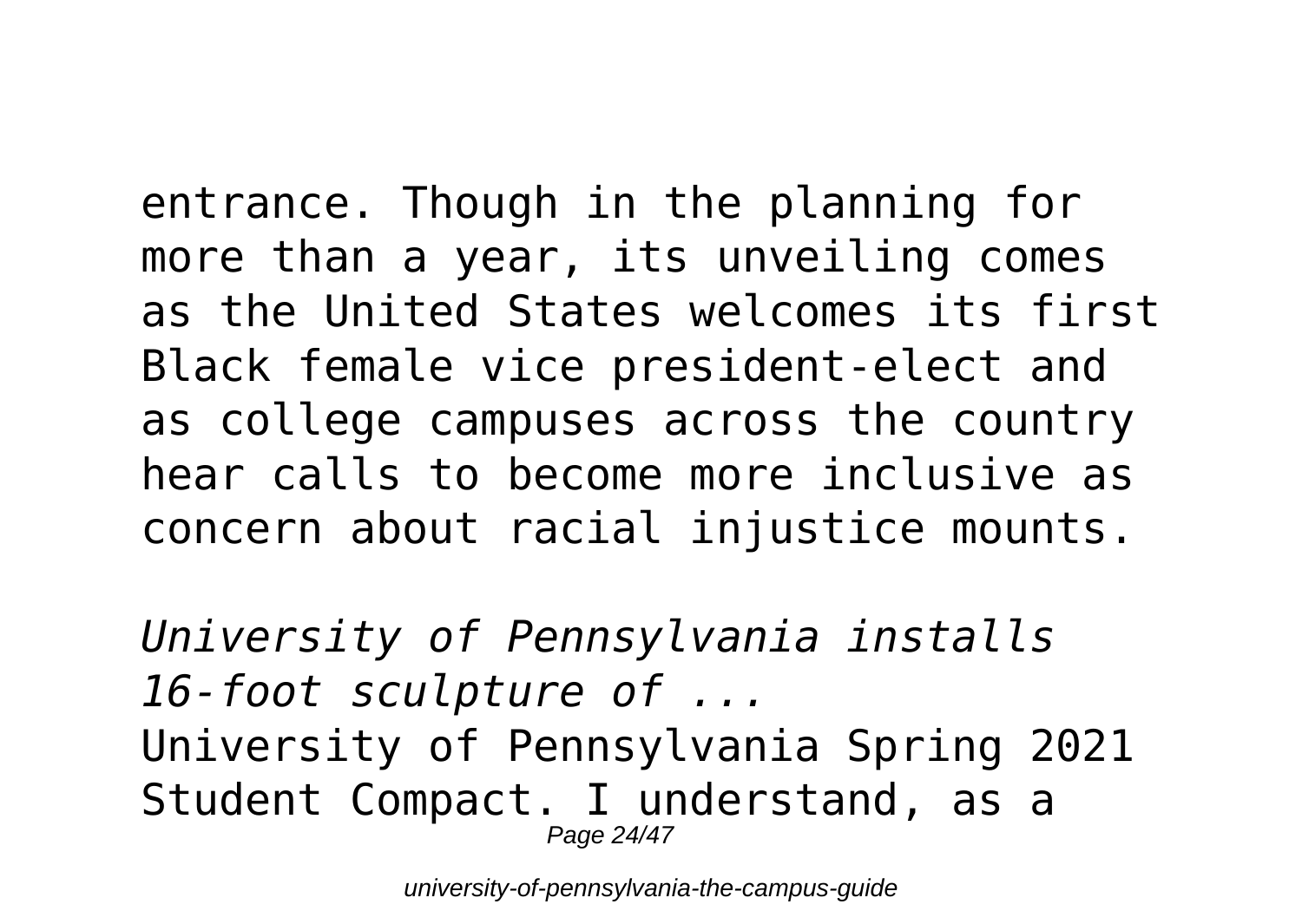member of the Penn community during the Spring 2021 semester, that we are stronger as a community when we all do our part to keep our campus safe.

*University of Pennsylvania Student Campus Compact 2020 ...* The University of Pennsylvania has changed course about having undergraduates return to campus amid coronavirus this fall. The Ivy League school had planned on testing students Page 25/47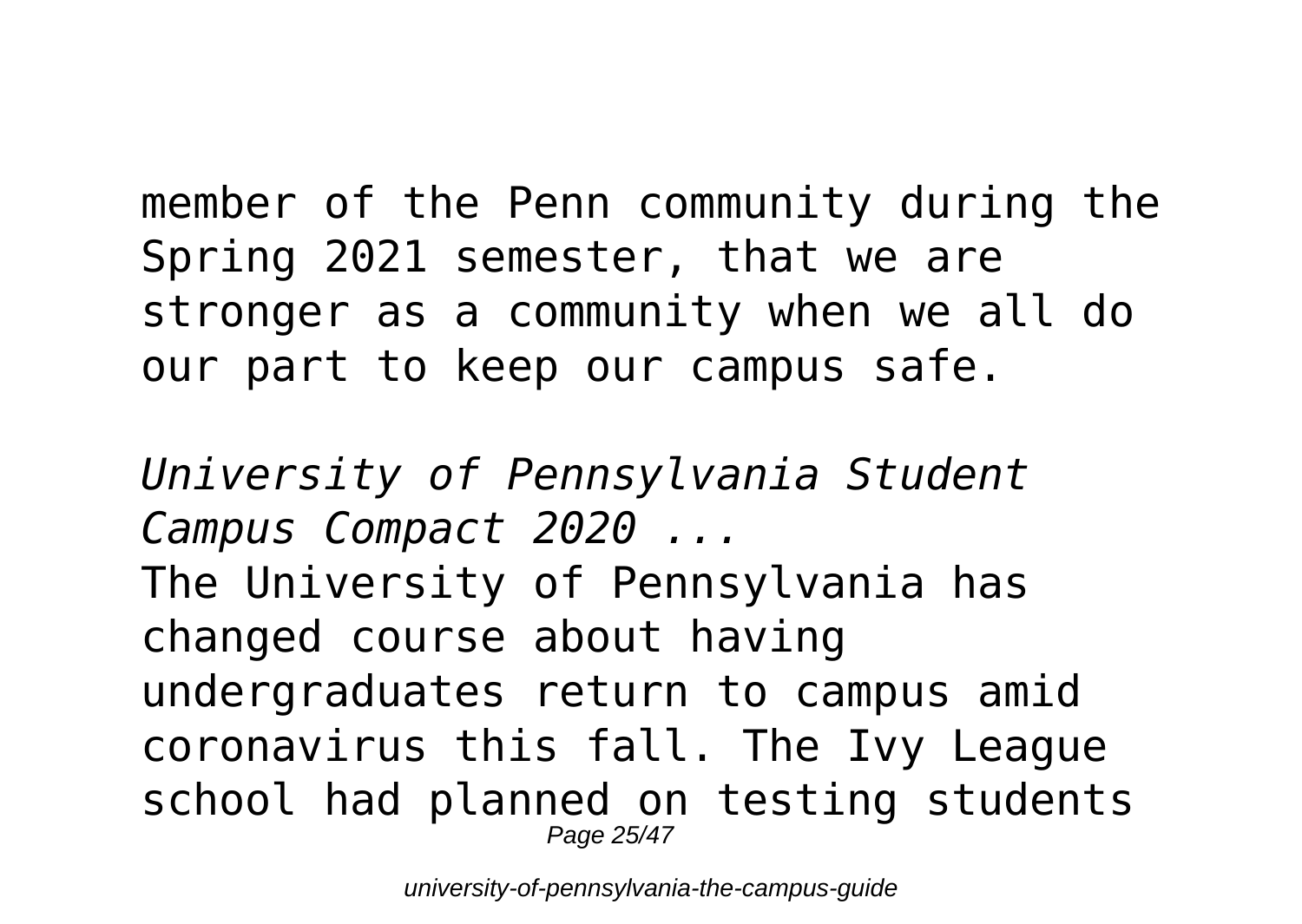upon arrival but...

*University of Pennsylvania Tells Students to Stay Home ...* The present core campus covers over 299 acres (121 ha) in a contiguous area of West Philadelphia's University City section, whereas the older heart of the campus comprises the University of Pennsylvania Campus Historic District. All of Penn's schools and most of its research institutes are located on this Page 26/47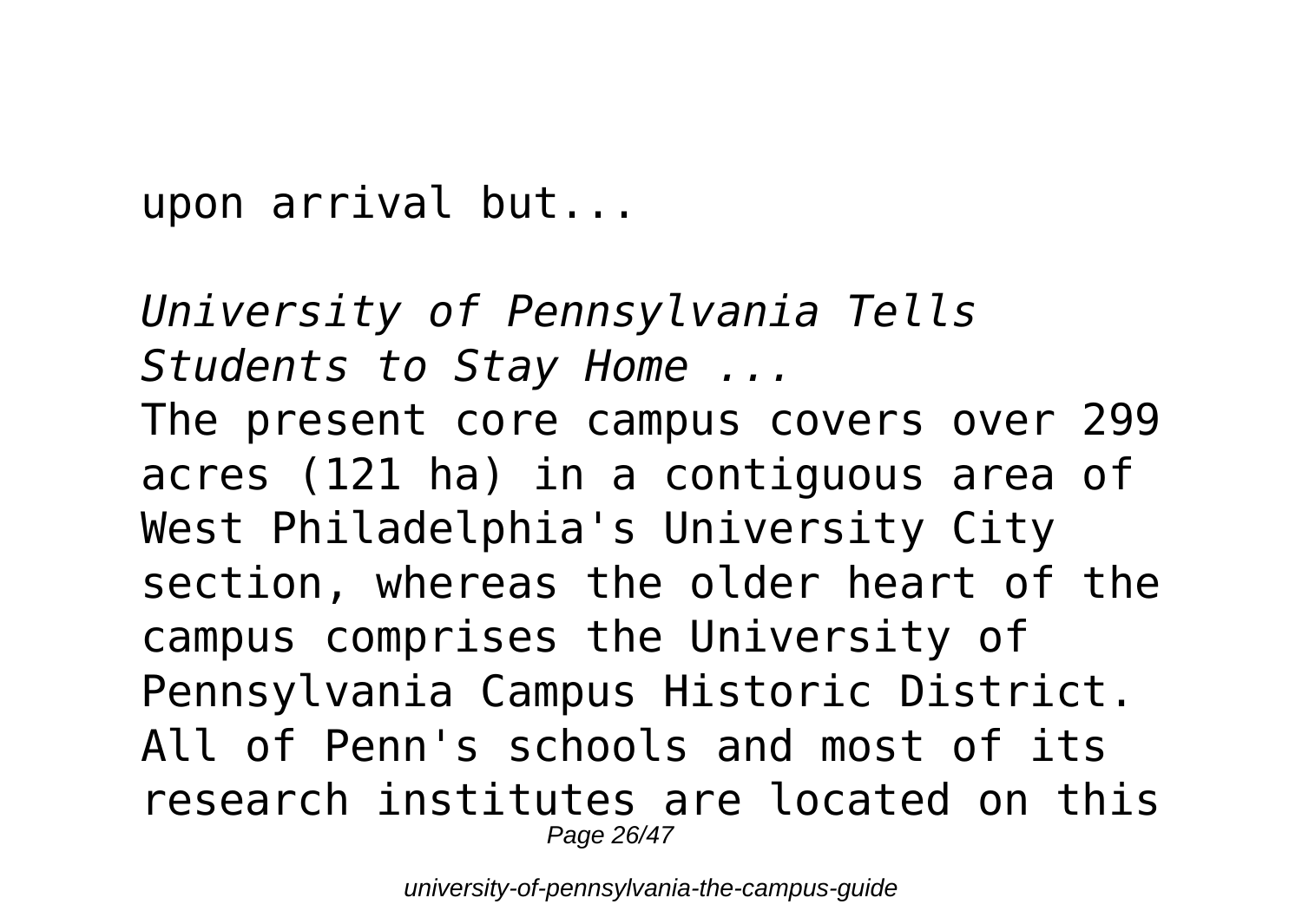### campus.

*University of Pennsylvania - Wikipedia* The University of Pennsylvania was founded by Benjamin Franklin, and many statues of that Founding Father dot the campus, which sits in a majority Black city. ADVERTISEMENT "There really aren't any large-scale public representations of Black women or African American women's history on the campus," said Gwendolyn DuBois Shaw, an Page 27/47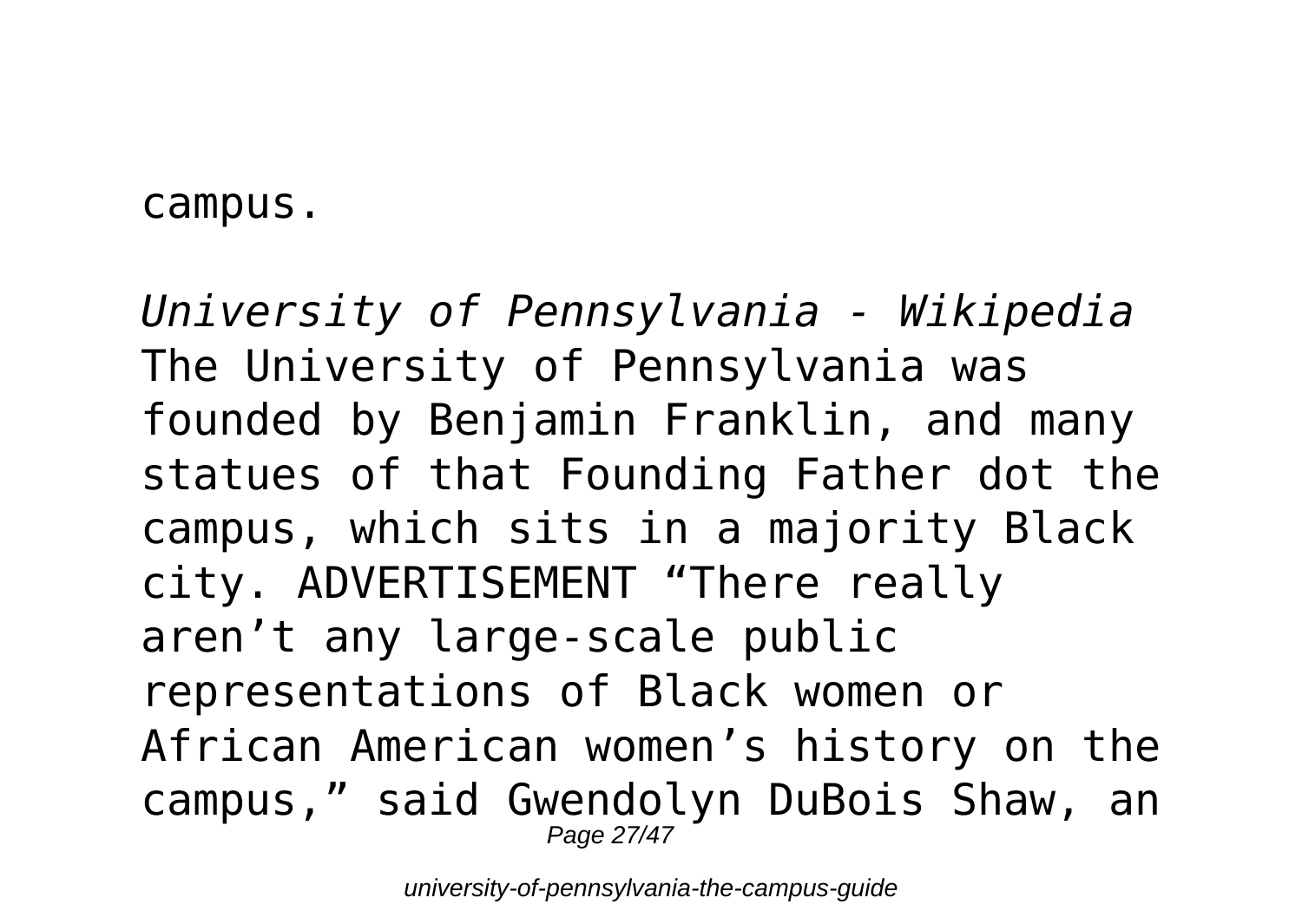associate professor of History of Art .

*Massive Simone Leigh sculpture now greets Penn students* Retail Dining on Campus In Partnership with Bon Appétit, Penn Dining oversees 10 retail establishments across campus, which include an array of cafés, markets, and grocers. Food Trucks and Carts Food vending is a Penn tradition that dates back to when the University was predominantly a commuter school. Page 28/47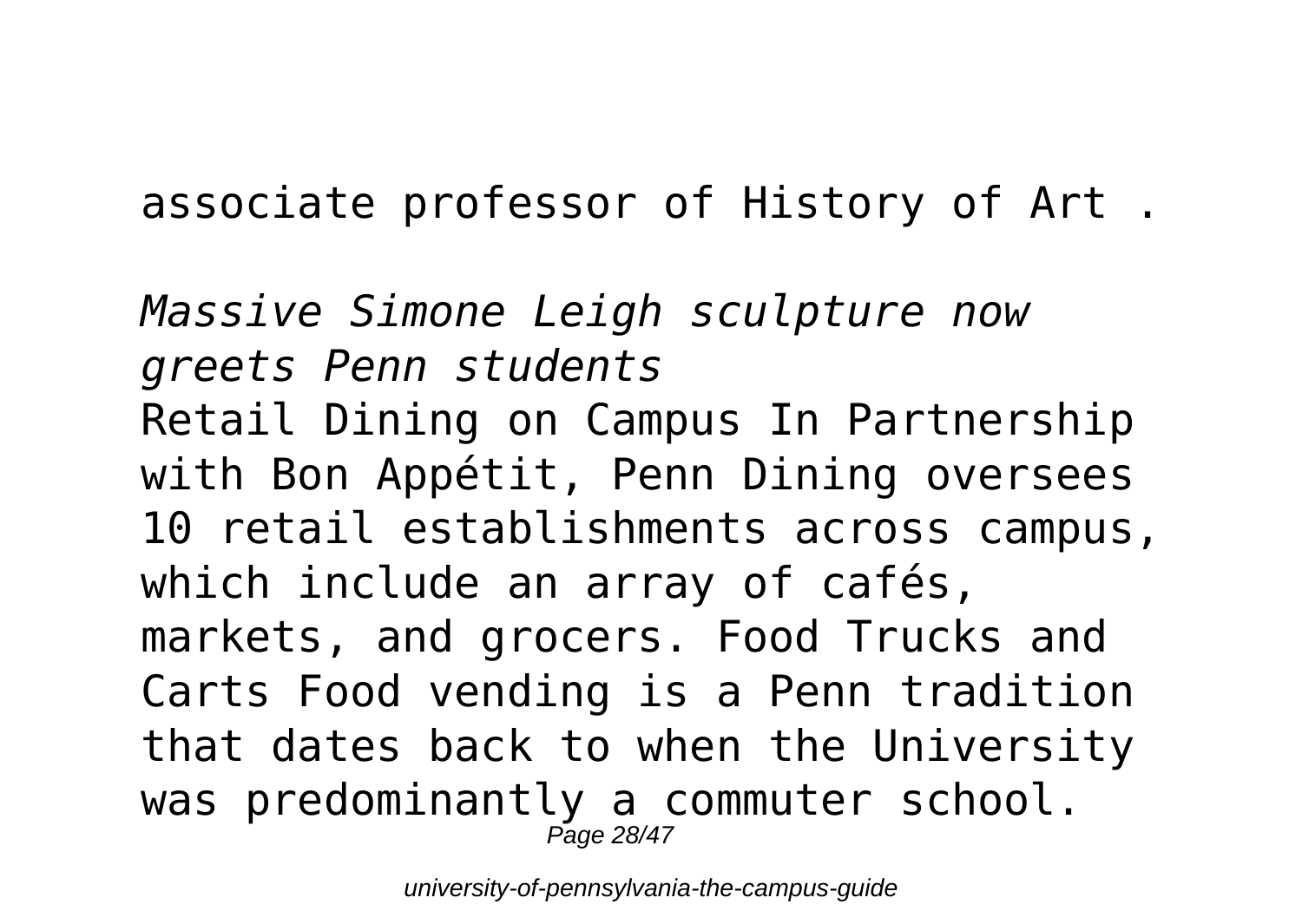*Housing & Dining | University of Pennsylvania* The listing of rental units on this site is provided as a convenience to University of Pennsylvania ("University") students, faculty and staff. Off Campus Partners (OCP), the site operator, requires that Landlords report information accurately and fairly, however neither the site operator nor the University are able to Page 29/47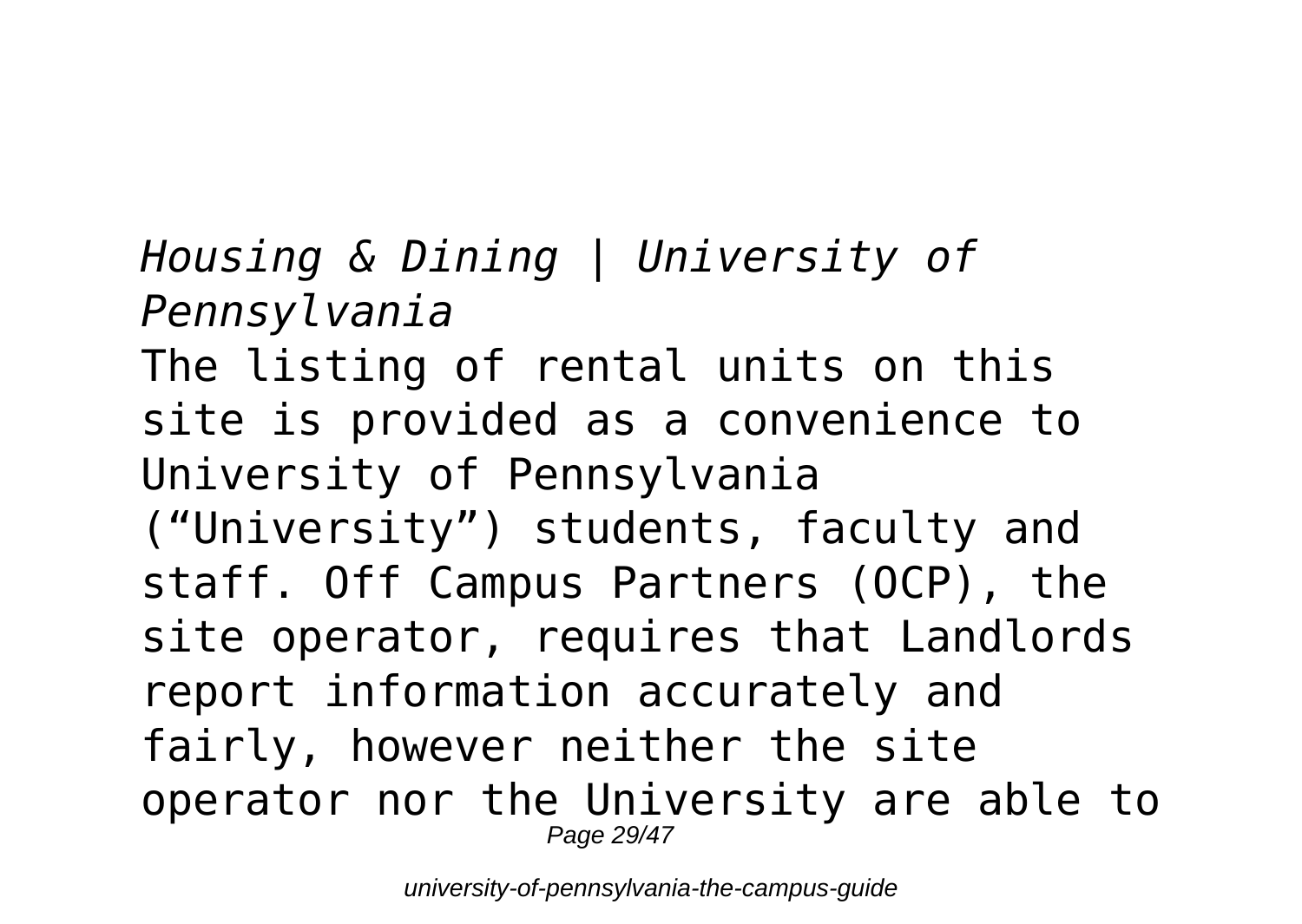verify the accuracy of information contained in listings.

*University of Pennsylvania | Off Campus Housing Search ...* University of Pennsylvania Address Philadelphia, PA 19104 Telephone: (215) 898-5000

*About | University of Pennsylvania* Campus Health – The University of Pennsylvania's Campus Health, the Page 30/47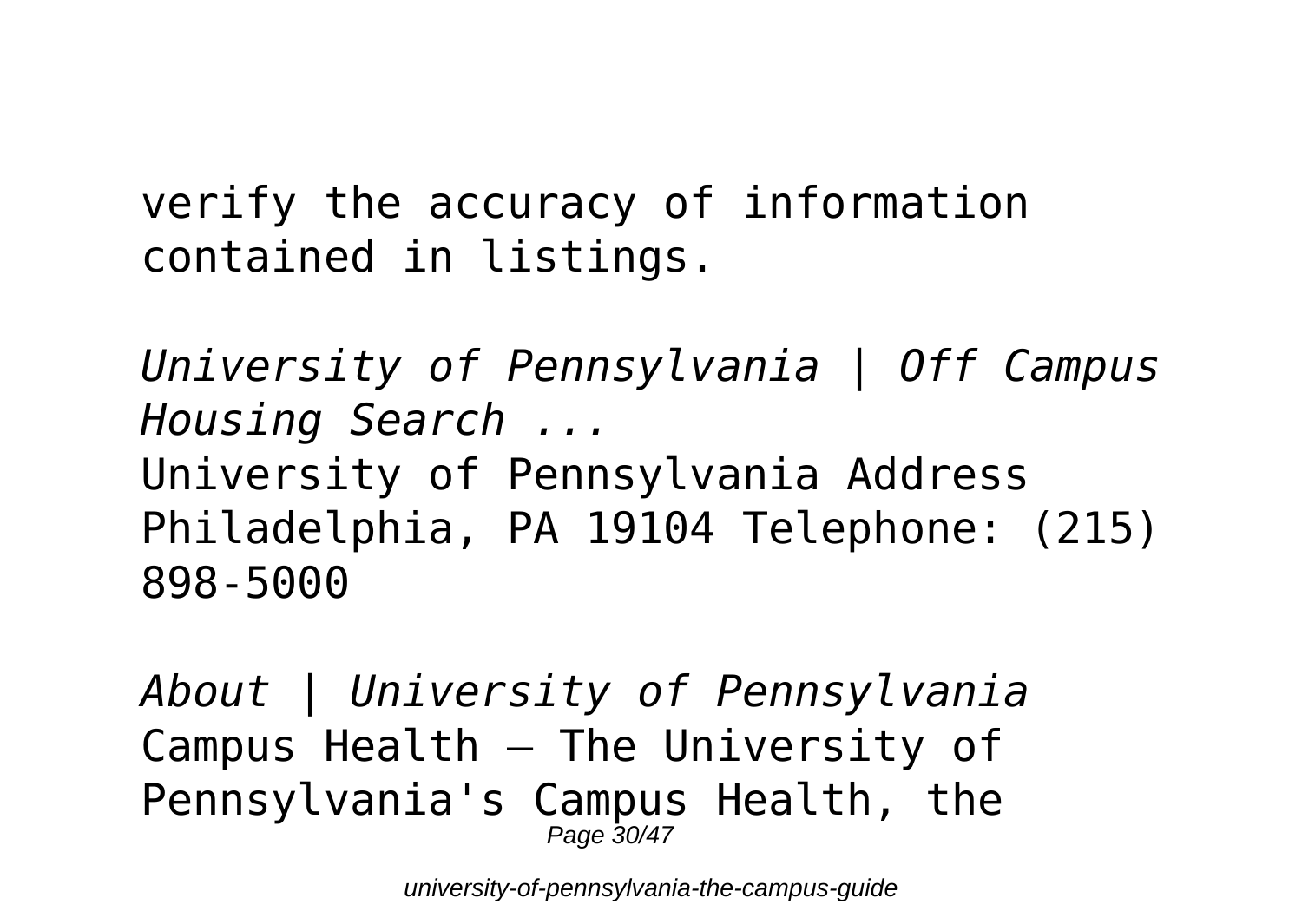public health section of Student Health Service, provides the entire Penn community with health education and promotion, disease surveillance and prevention, and policies that make the healthy choice the easy choice. SHS Home. Campus Health. Campus Health.

*Campus Health – The University of Pennsylvania's Campus ...* Food on campus isn't too bad. It's not the best food, but UPenn does offer Page 31/47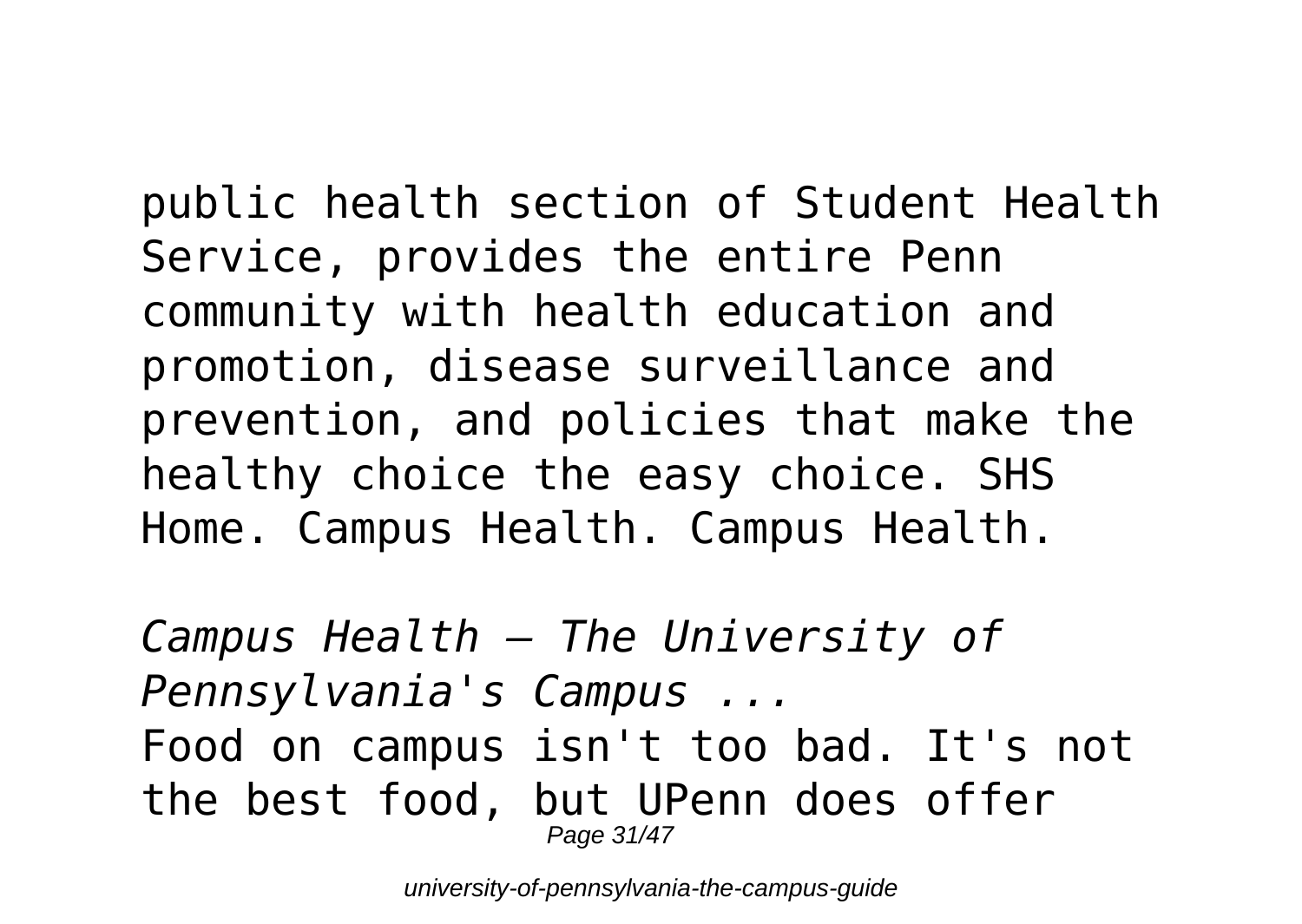many food options, so if something doesn't quite fit your taste, there is always something else. Plus UPenn is located in the city, so there are plenty of off campus restaurant options.

*University of Pennsylvania Campus Life | Cappex* Our campus in Philly may be temporarily closed, but there are many ways to engage with Penn online. All virtual Page 32/47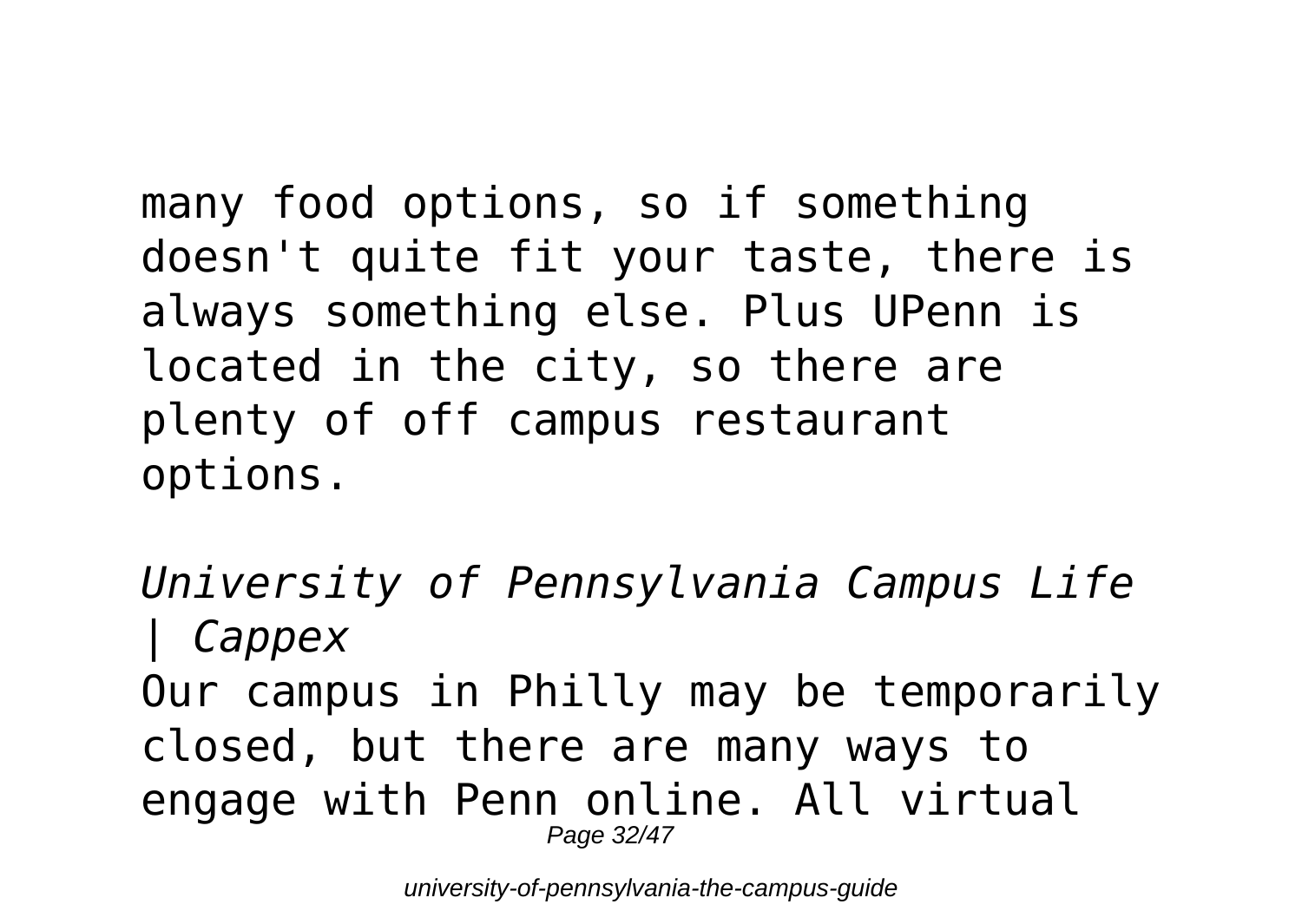programming is optional. Attendance will not be taken into consideration when reviewing applications. Visit Virtual Visit We know that visiting campus is a huge part of the college search process. That's why we're bringing the ...

*Visit Penn | Penn Admissions - University of Pennsylvania* The University of Pennsylvania remains committed to following data and science Page 33/47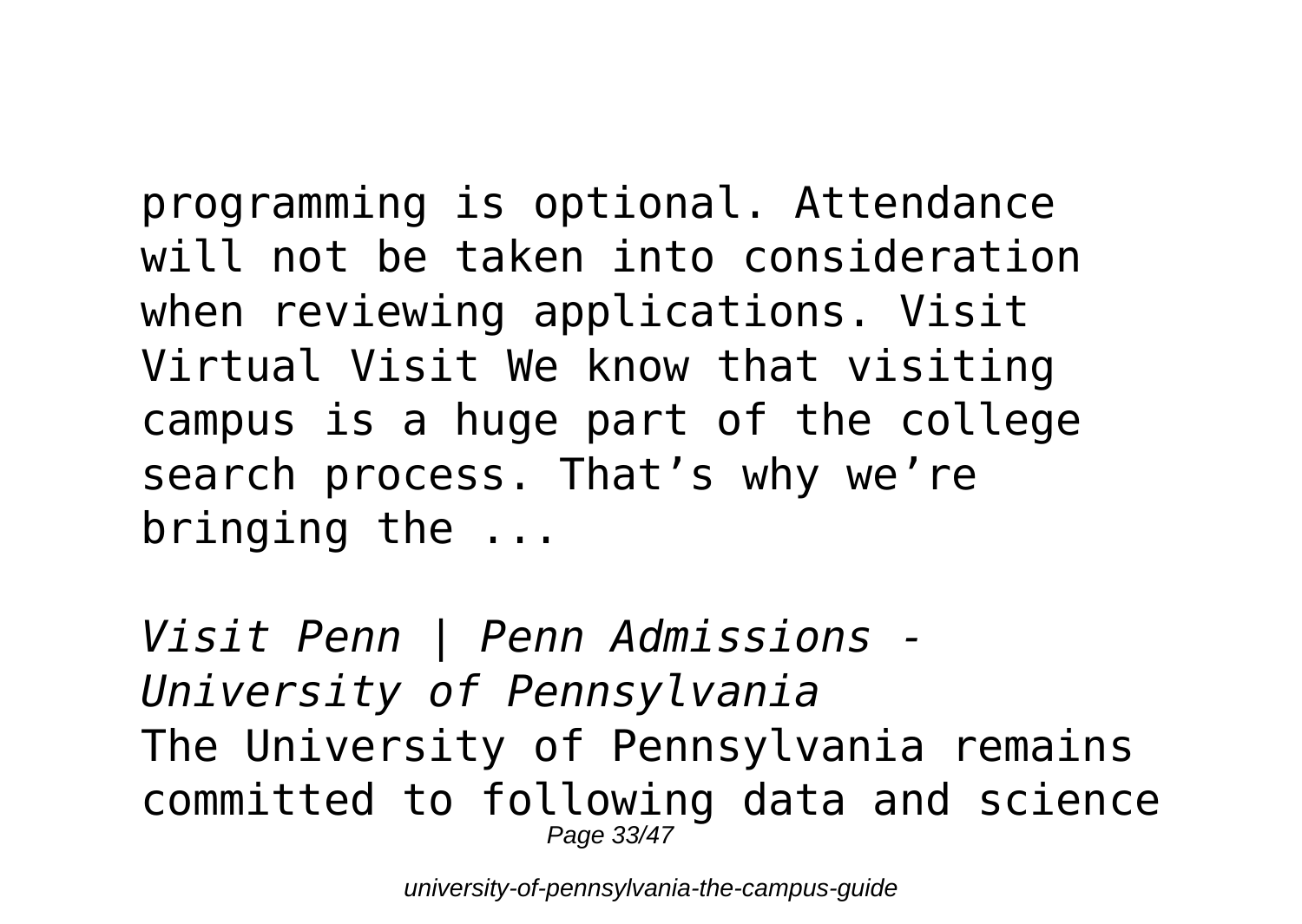and making decisions that are in the best interest of public health. The University has utilized the expertise across its faculty and staff, as well as Penn Medicine, to develop recommendations and strategies unique to Penn.

*University of Pennsylvania - Home | Coronavirus* The Power of Wharton Incubating Ideas — Driving Insights — Creating Leaders Page 34/47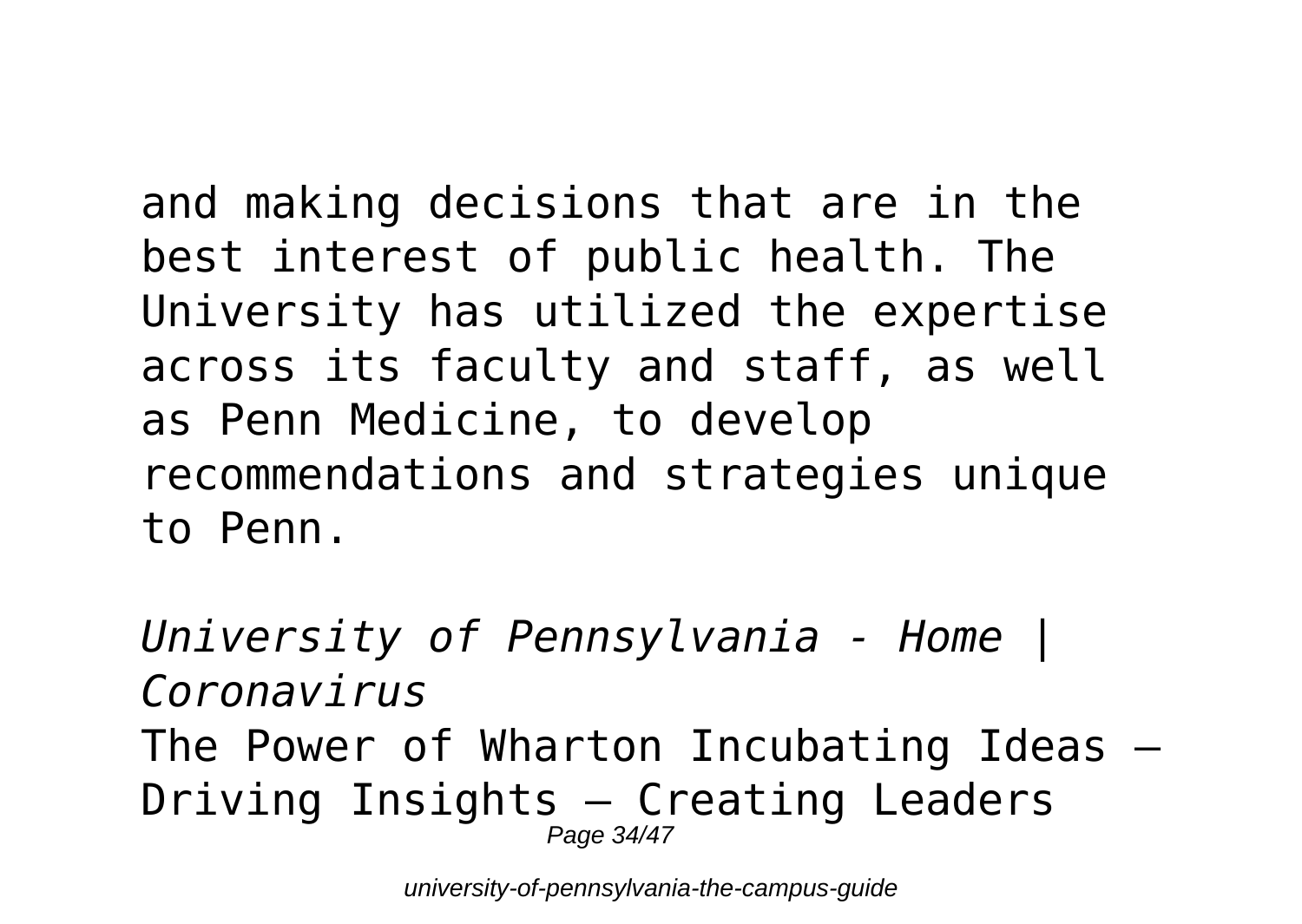Wharton is changing the way business is done. Our faculty, students, and alumni generate big ideas, back them up with incisive analysis, and turn them into ingenious solutions that work.

*The Wharton School of the University of Pennsylvania* UNIVERSITY PARK, Pa. — The Arboretum at Penn State has been recognized as one of three "Great Places in Pennsylvania for 2020" by the state chapter of the Page 35/47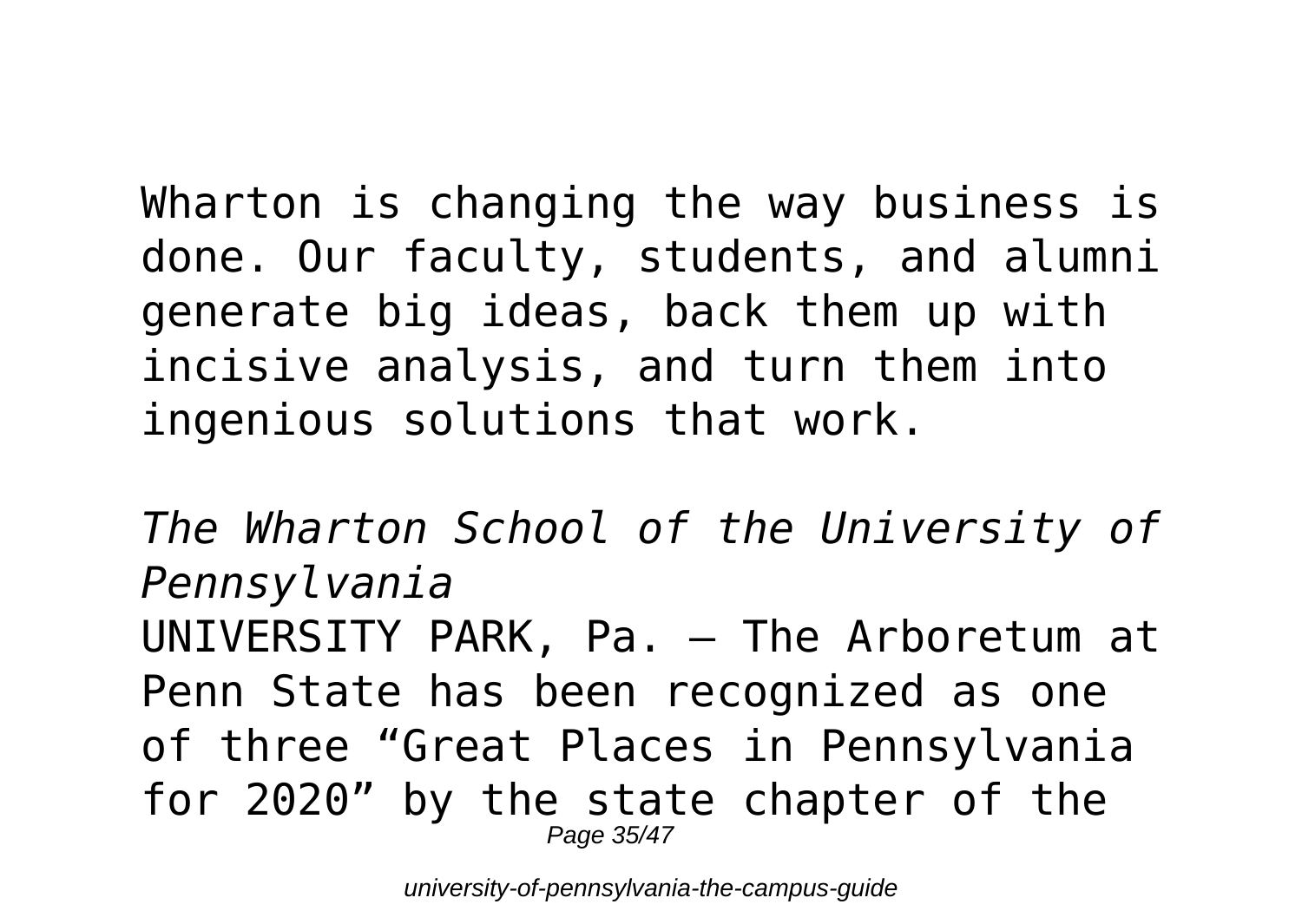American Planning Association. The group annually designates "Great Places" in its "Great Public Spaces Category." Great Places have a sustainable vision for the future and serve as a model for other communities, according to a ...

The University of Pennsylvania on Tuesday installed a 16-foot, 5,900-pound bronze-cast sculpture of a Page 36/47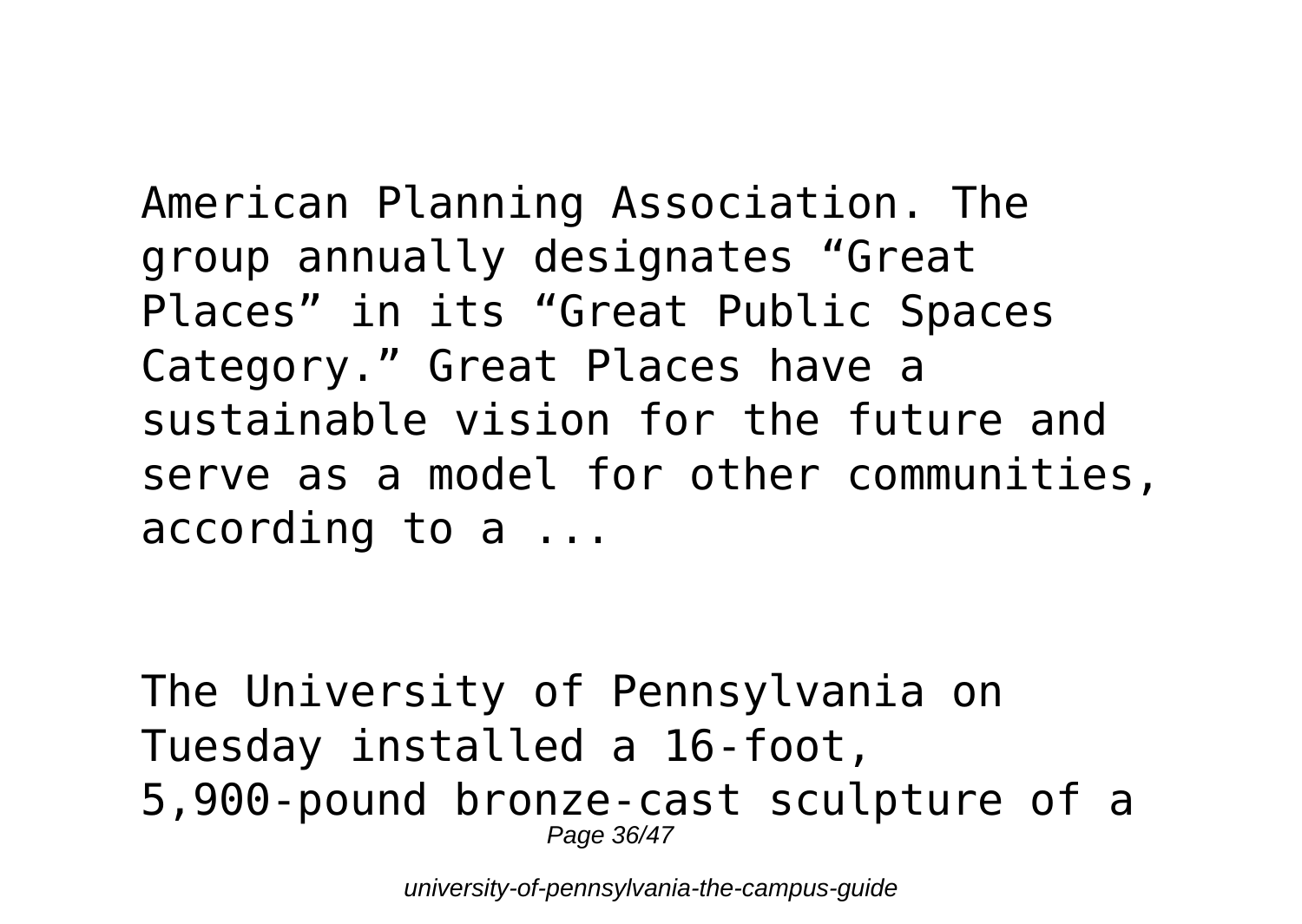Black female figure at its main campus entrance. Though in the planning for more than a year, its unveiling comes as the United States welcomes its first Black female vice president-elect and as college campuses across the country hear calls to become more inclusive as concern about racial injustice mounts.

a day in the life at upenn // campus tour vlog 2020 **Experience Penn** UPenn Students Explain "Why Penn" Page  $37/4$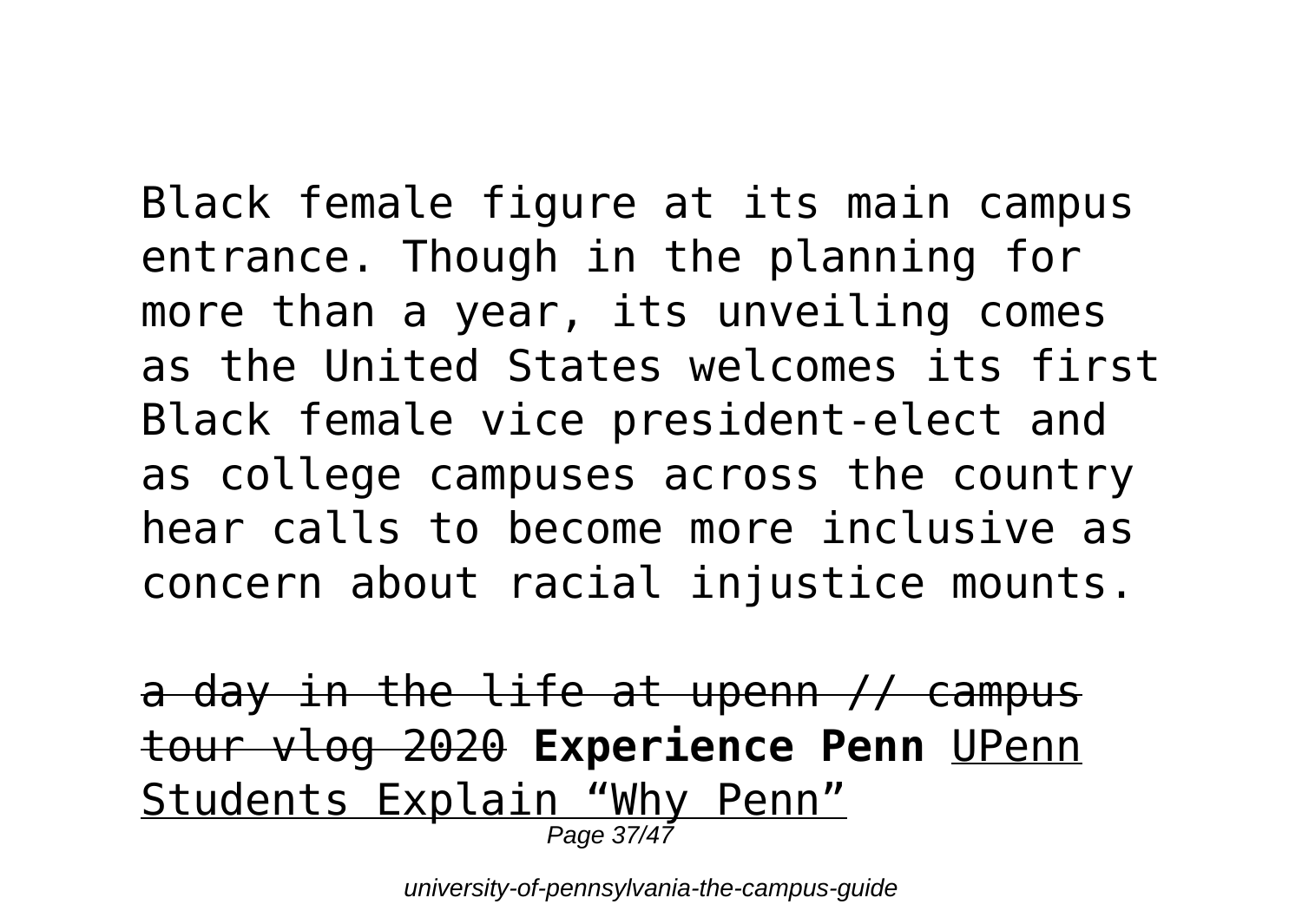(+Admissions Tips) **University of Pennsylvania Campus Tour UPenn Dorm Tour || 2019 || Hill College House** 73 Questions With A UPenn Student | A Track Student Athlete Day in my Life at College: UPENN *Philadelphia: University of Pennsylvania*

UPENN vs PRINCETON (College Tour and Comparison) - Which is better from an IVY LEAGUE GRADCampus Tour of the Wharton School in Philadelphia *University of Pennsylvania Campus Tour* Page 38/47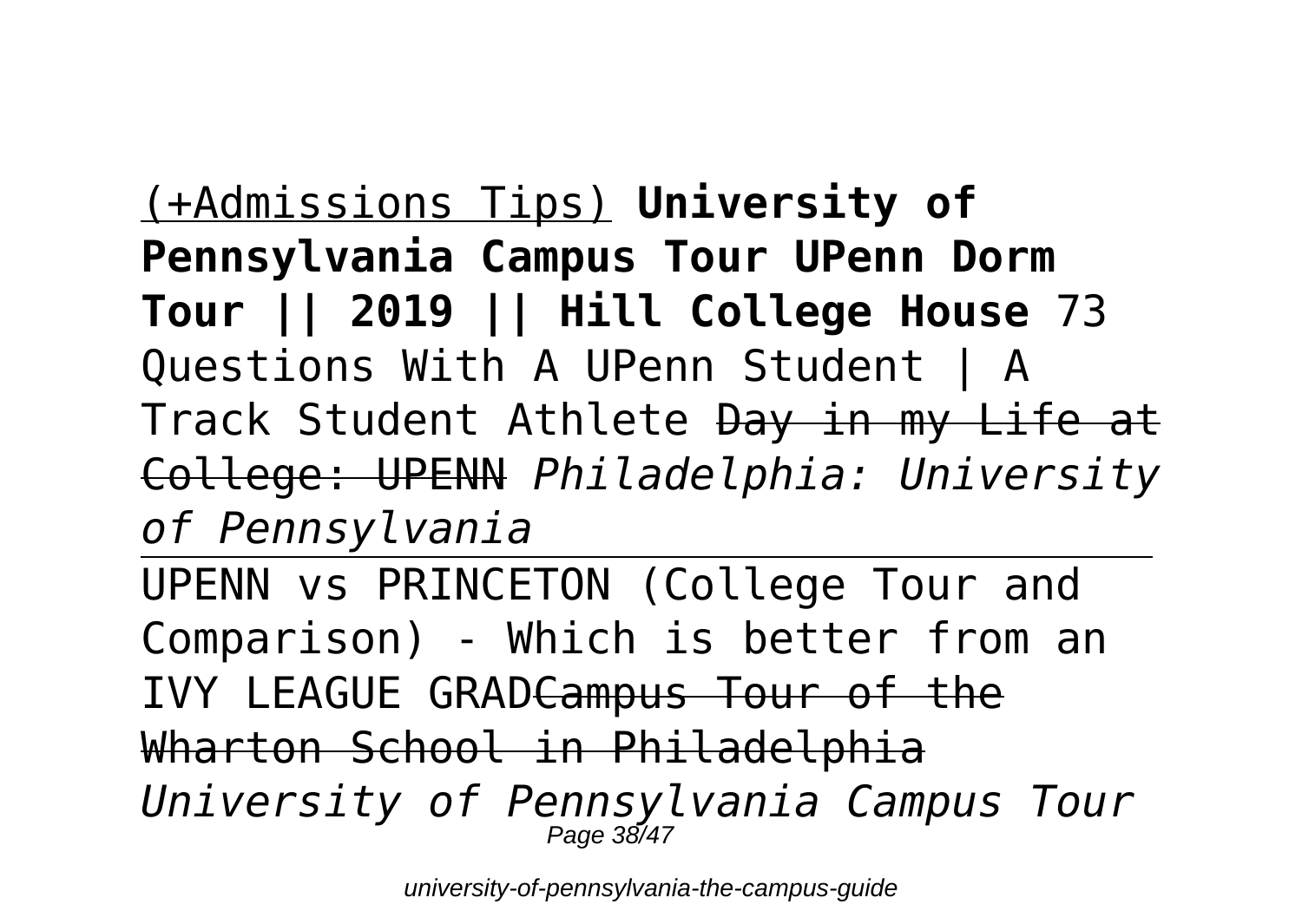College Experience - University of Pennsylvania #ChetChat The BEST thing about college (UPenn) DORM TOUR OF ALL FRESHMAN DORMS AT UPENN 2019 A Day In My Life At The University of Pennsylvania *HOW I GOT INTO UPENN | my stats \u0026 in-depth tips for ivy applicants 2020 Big Questions Ep. 18: University of Pennsylvania* [2020] UPENN in 360° (walking/driving

campus tour)

The Truth About College Dining - UPenn Page 39/47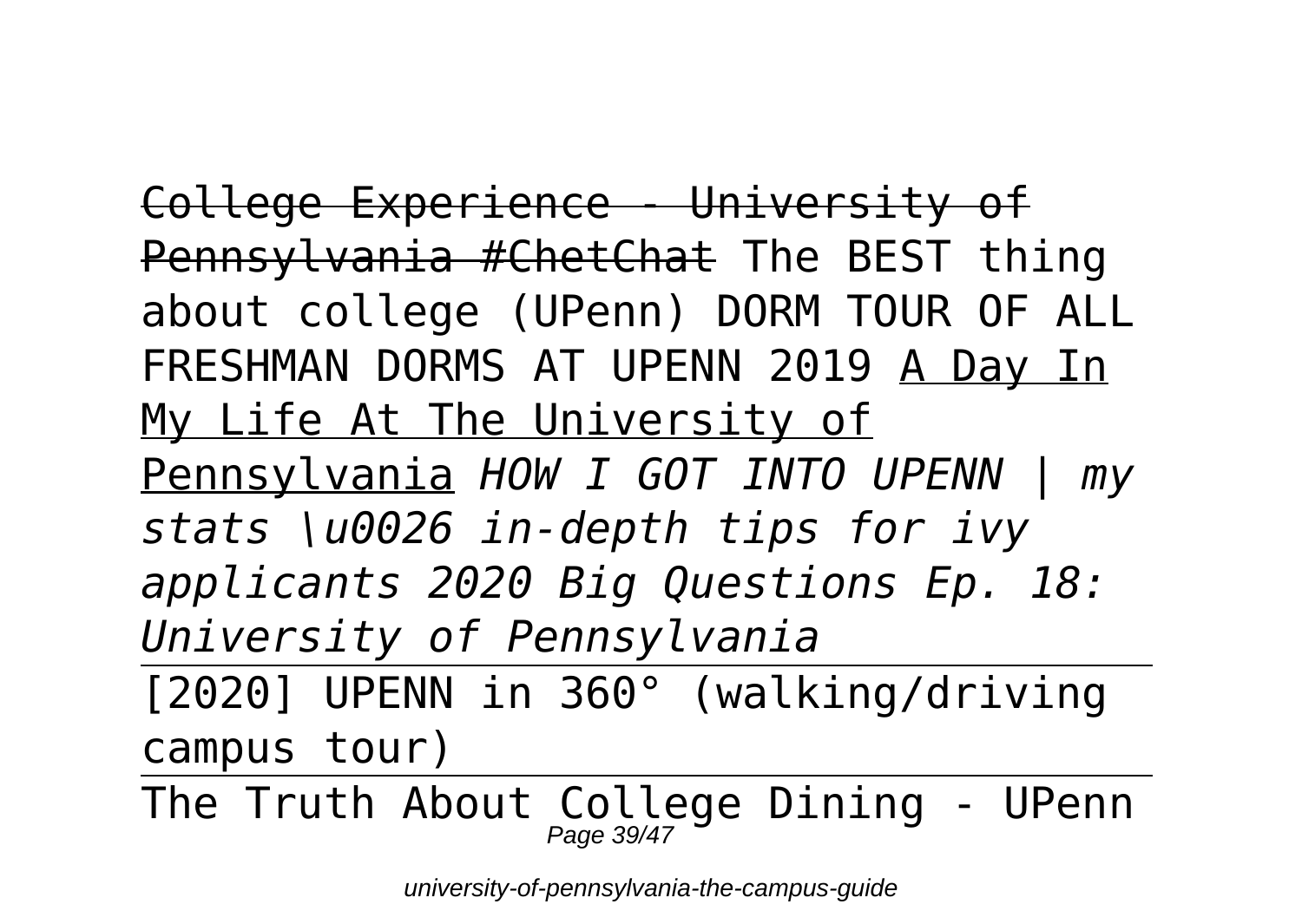### Dining Hall Tour*University Of Pennsylvania The Campus University of Pennsylvania - Wikipedia*

*Campus Health – The University of Pennsylvania's Campus Health, the public health section of Student Health Service, provides the entire Penn community with health education and promotion, disease surveillance and prevention, and policies that make the healthy choice the easy choice. SHS Home. Campus Health. Campus Health.* Page 40/47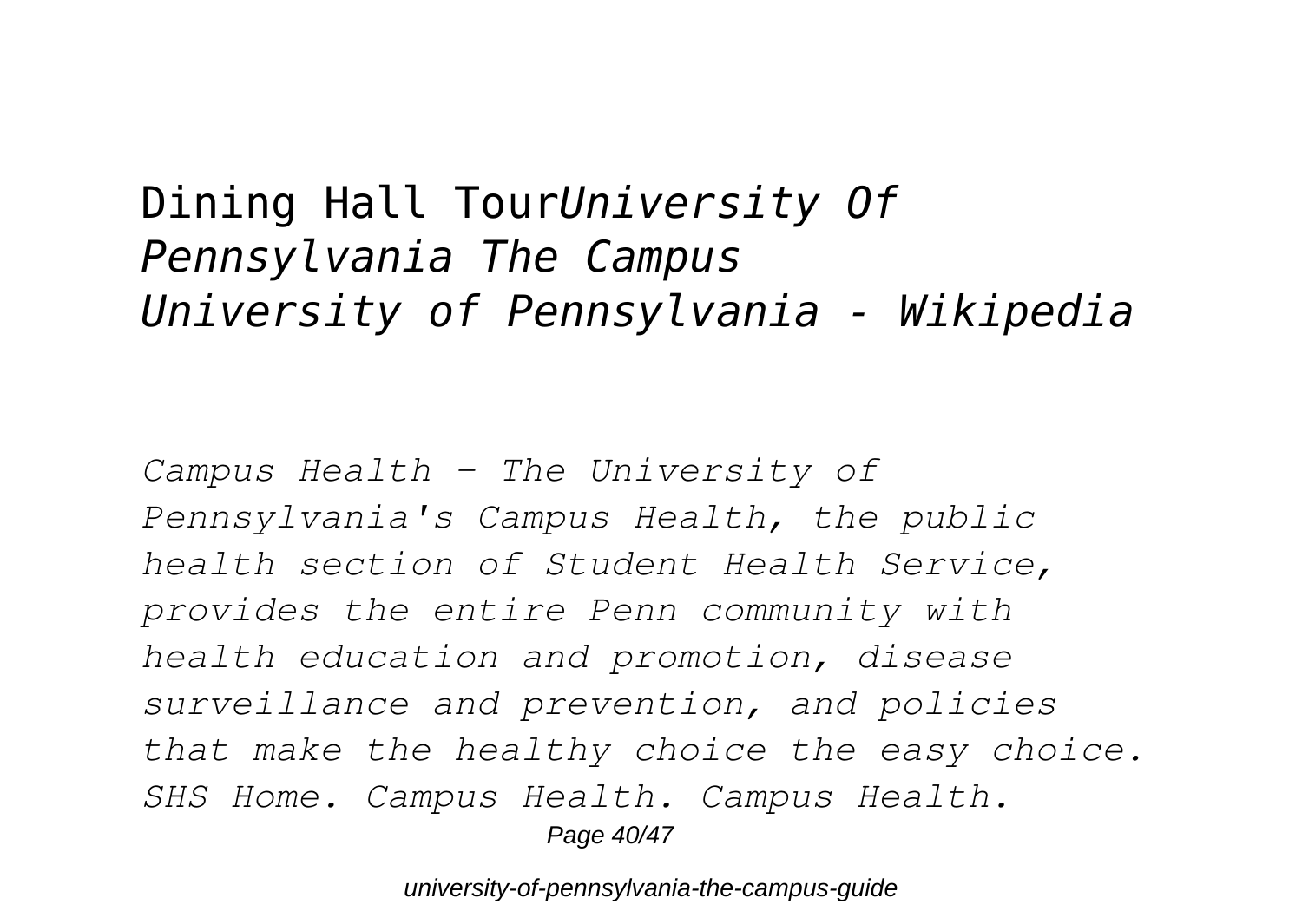*University of Pennsylvania Spring 2021 Student Compact. I understand, as a member of the Penn community during the Spring 2021 semester, that we are stronger as a community when we all do our part to keep our campus safe.*

*University of Pennsylvania - Home | Coronavirus*

## **UNIVERSITY PARK, Pa. — The Arboretum at Penn State has been recognized as one of three "Great Places in**

Page 41/47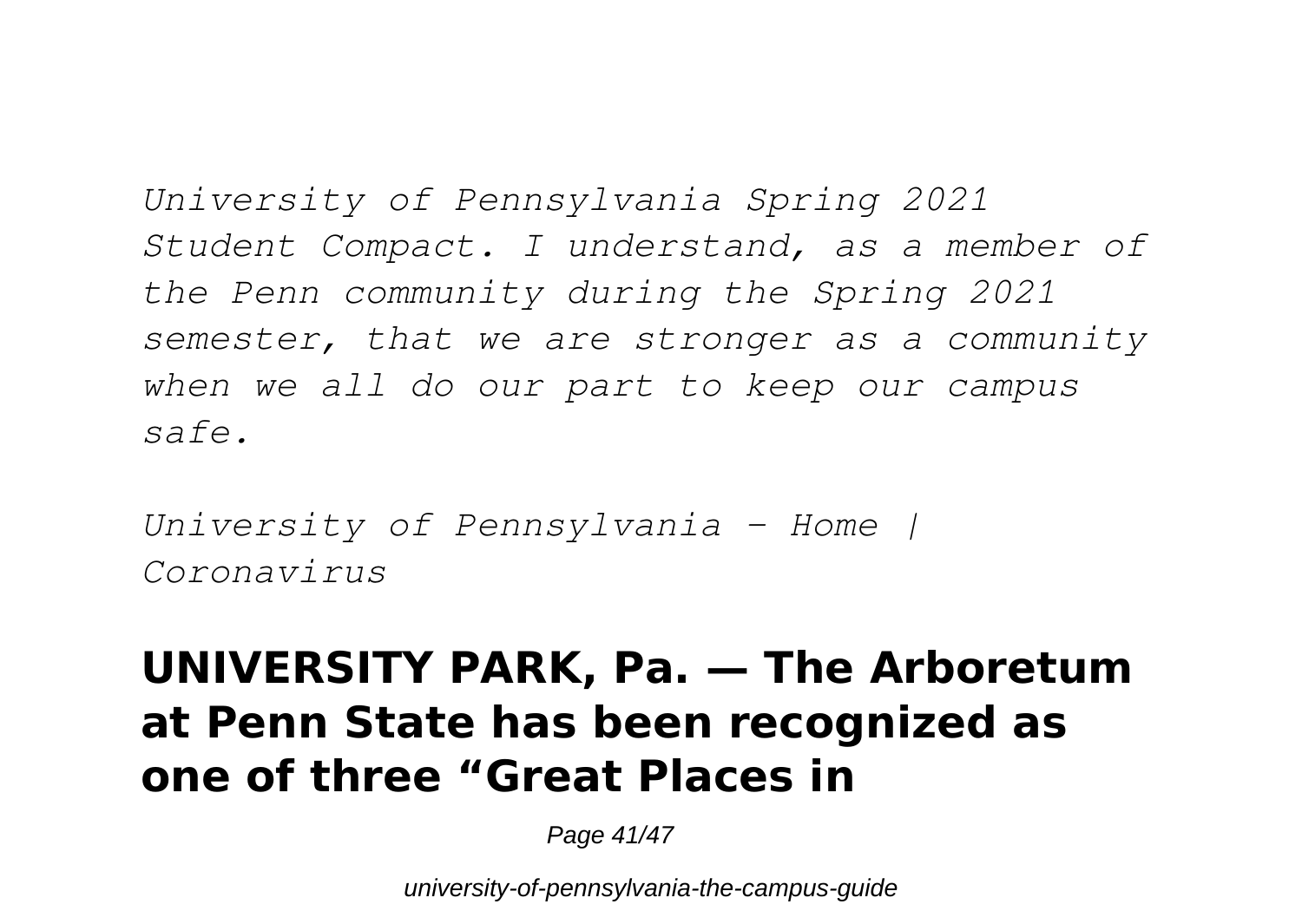**Pennsylvania for 2020" by the state chapter of the American Planning Association. The group annually designates "Great Places" in its "Great Public Spaces Category." Great Places have a sustainable vision for the future and serve as a model for other communities, according to a ...** *Campus Health – The University of Pennsylvania's Campus ... Visit Penn | Penn Admissions - University of Pennsylvania*

Page 42/47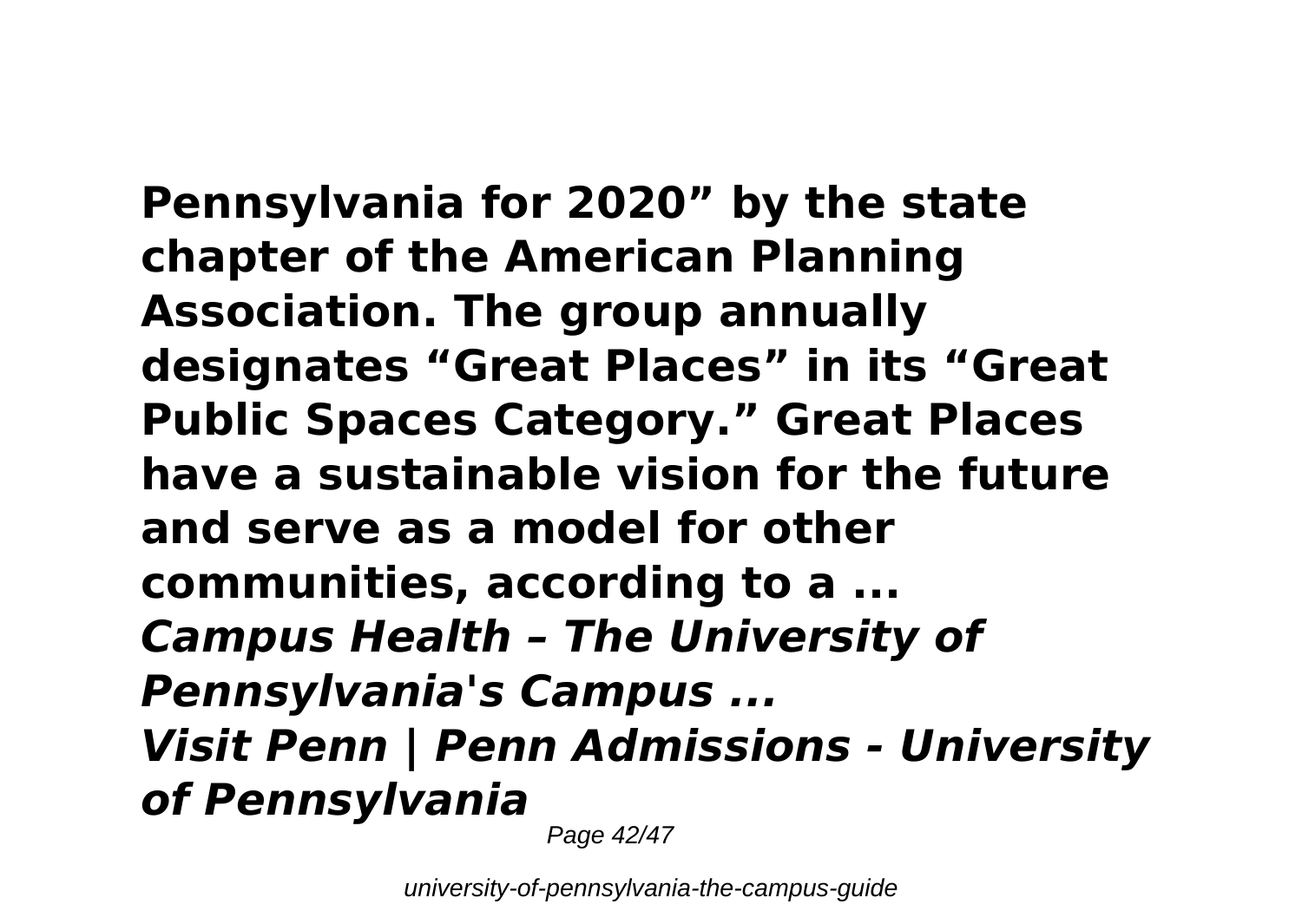**The University of Pennsylvania has changed course about having undergraduates return to campus amid coronavirus this fall. The Ivy League school had planned on testing students upon arrival but...**

*University of Pennsylvania Campus Life | Cappex Campus Plan | University of Pennsylvania Facilities and ...*

Penn Connects 2.0 then upped our investment Page 43/47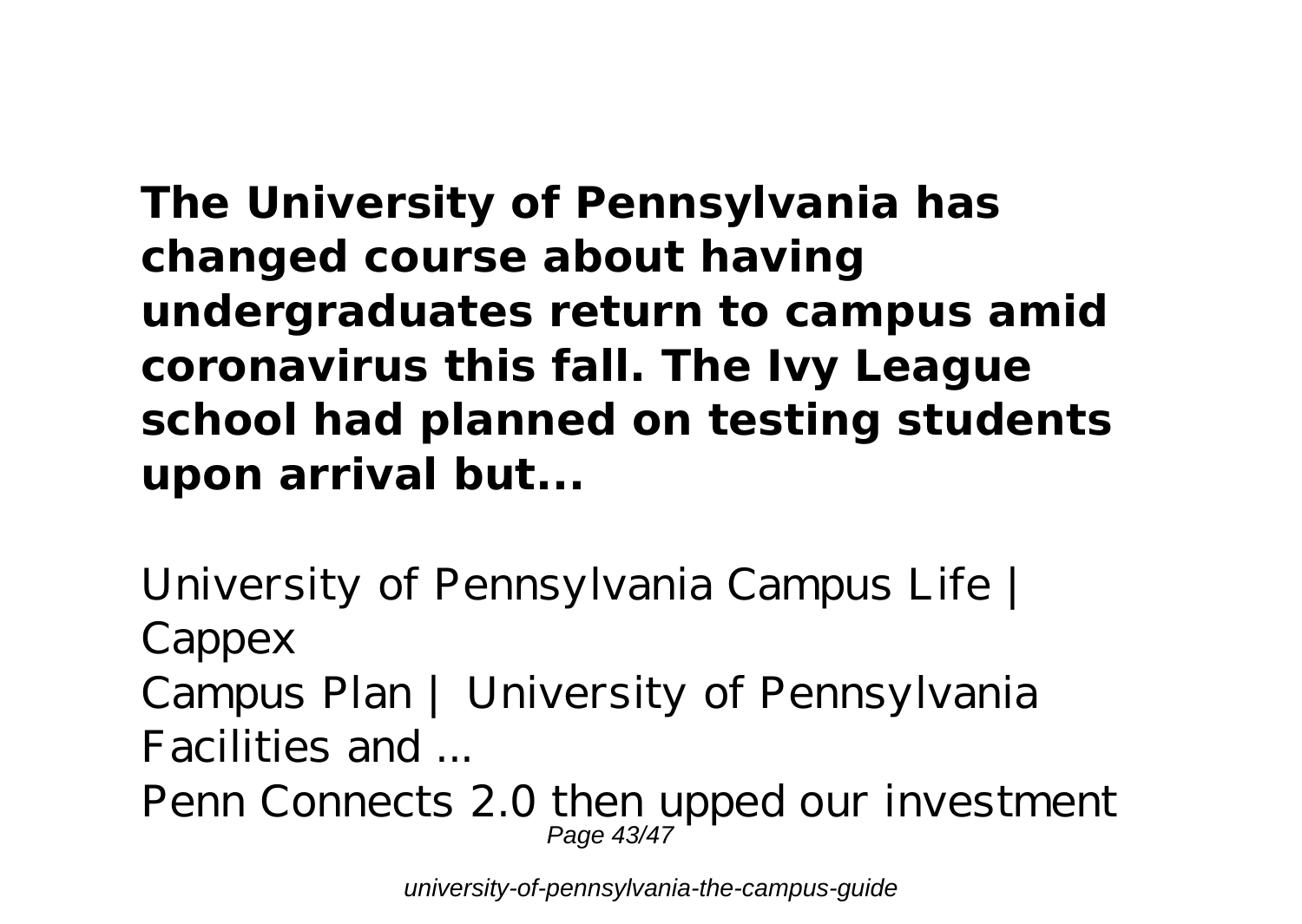in Penn's historic West Philadelphia campus, while boldly creating a new innovation ecosystem exemplified by the exciting new Pennovation Works. With the opening of the Penn Biden Center for Diplomacy and Global Engagement in D.C. and the Penn Wharton China Center in Beijing, Penn's leadership in global affairs now extends beyond our Philadelphia campus to the capitals of two major nations.

Our campus in Philly may be temporarily closed, but there are many ways to engage with Page 44/47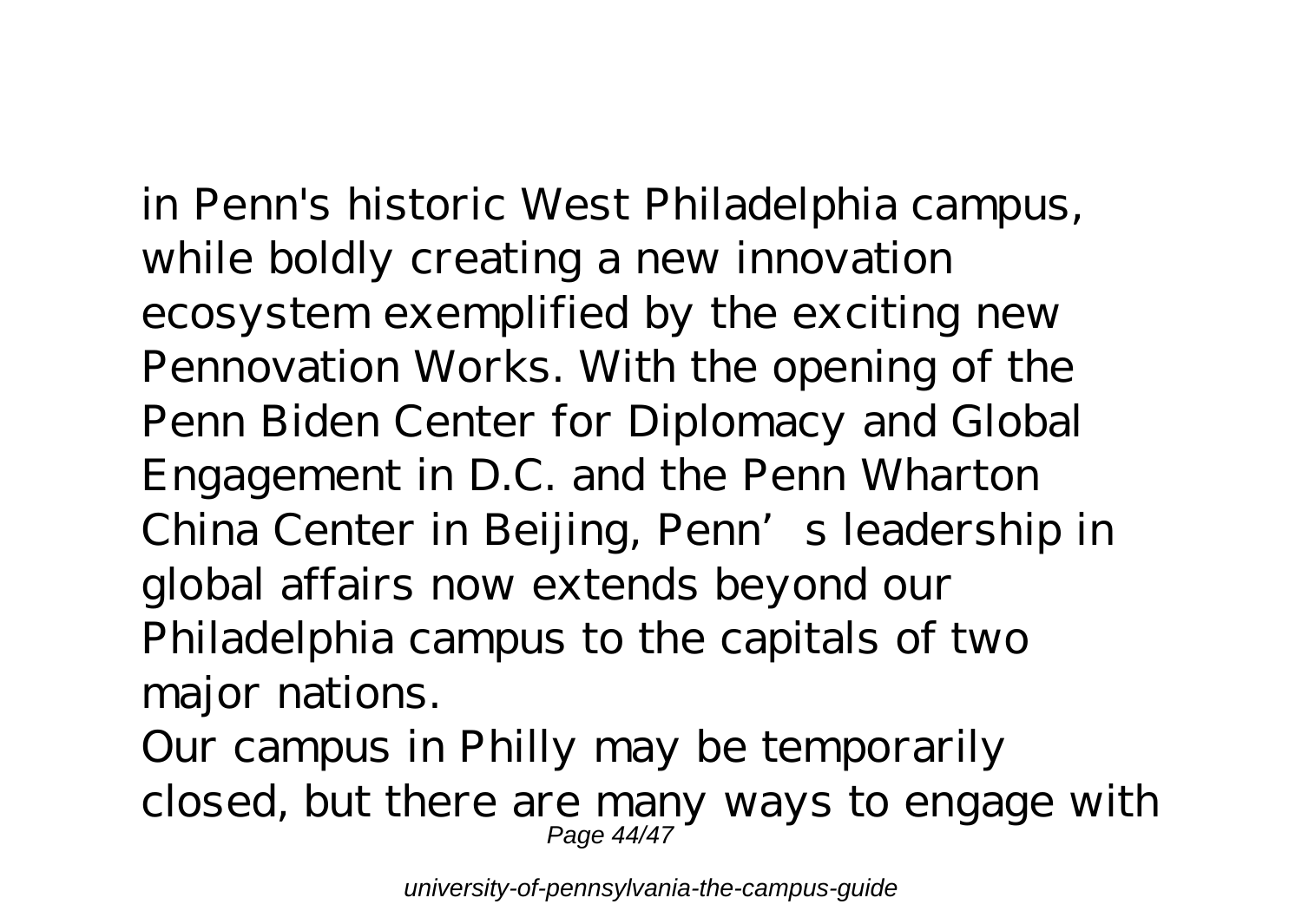Penn online. All virtual programming is optional. Attendance will not be taken into consideration when reviewing applications. Visit Virtual Visit We know that visiting campus is a huge part of the college search process. That's why we're bringing the ...

*Life at Penn | University of Pennsylvania* Retail Dining on Campus In Partnership with Bon Appétit, Penn Dining oversees 10 retail establishments across campus, which include an array of cafés,

Page 45/47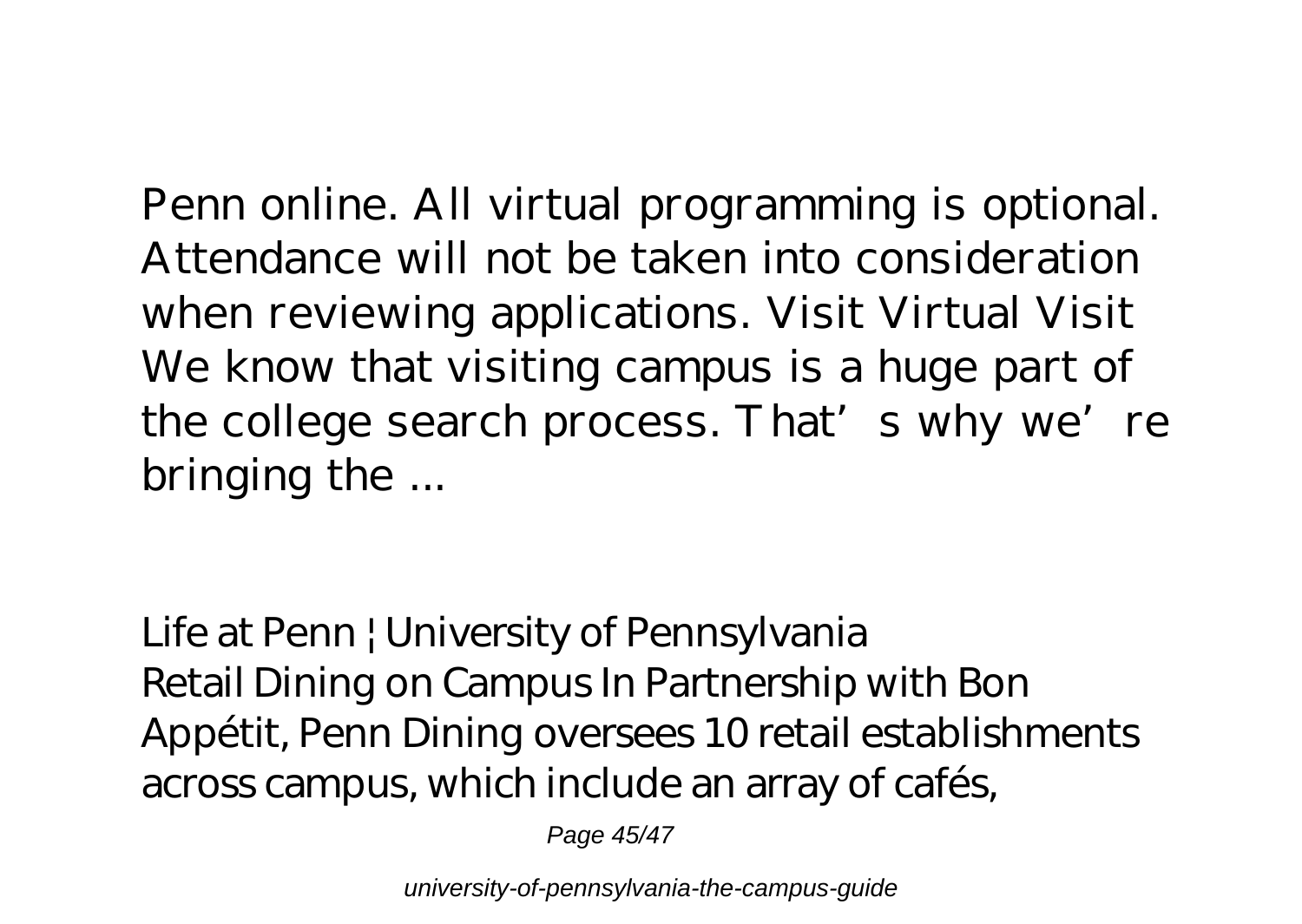markets, and grocers. Food Trucks and Carts Food vending is a Penn tradition that dates back to when the University was predominantly a commuter school. *The Wharton School of the University of Pennsylvania*

University of Pennsylvania Address Philadelphia, PA 19104 Telephone: (215) 898-5000 *University of Pennsylvania Tells Students to Stay Home ...*

The University of Pennsylvania was founded by Benjamin Franklin, and many statues of that Founding Father dot the campus, which sits in a majority Black city. ADVERTISEMENT "There really